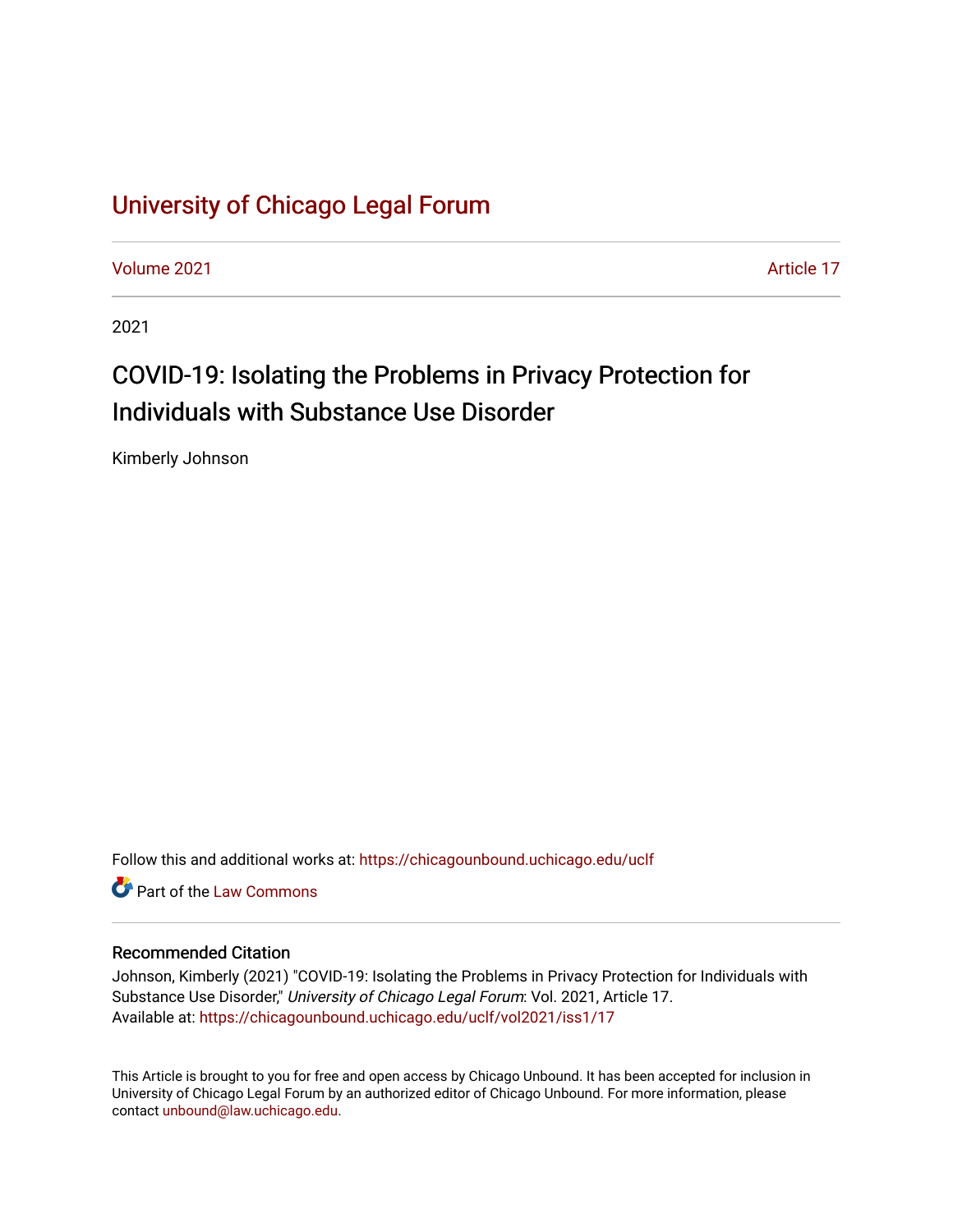# **COVID-19: Isolating the Problems in Privacy Protection for Individuals with Substance Use Disorder**

*Kimberly Johnson*†

#### I. INTRODUCTION

Even in ordinary times, addiction can be a disease of isolation.1 Substance use disorder<sup>2</sup> (SUD), which is commonly referred to as drug addiction, is a chronic disorder that impacts neural networks in the brain and the central immune system.3 Individuals with SUD are at increased risk for COVID-19 and its adverse outcomes, including death and hospitalization.<sup>4</sup> The pandemic has introduced social distancing orders and exacerbated housing instability and unemployment, interfering with SUD treatment.5 Prior to the pandemic, disparate access to

<sup>†</sup> B.A., Washington University in St. Louis, 2017; J.D. Candidate, The University of Chicago Law School, 2022. Thank you to the many mentors who have inspired me along the way; this Comment marks the beginning of a lifetime of legal learning. Another huge thank you to my family and the members of the 2021–22 Board of *The University of Chicago Legal Forum* for their support.

<sup>&</sup>lt;sup>1</sup> See Emma Goldberg, "Relapsing Left and Right": Trying to Overcome Addiction in a Pan*demic*, N.Y. TIMES (Jan. 4, 2021), https://www.nytimes.com/2021/01/04/nyregion/addiction-treatment-coronavirus-new-york-new-jersey.html [https://perma.cc/CHK8-X2JD] (explaining that feelings of loneliness can exacerbate relapse risk in individuals suffering from addiction).

<sup>2</sup> Michael P. Botticelli & Howard K. Koh, *Changing the Language of Addiction*, 316 JAMA 1361, 1361 (2016) (explaining why terms such as "substance use disorder," rather than "addiction," are important in fighting stigmatization and encouraging treatment).

<sup>3</sup> *See* Jian-feng Liu & Jun-xu Li, *Drug Addiction: A Curable Mental Disorder?*, 39 ACTA PHARMACOLOGICA SINICA 1823, 1823 (2018).

<sup>4</sup> Quan Qiu Wang et al., *COVID-19 Risk and Outcomes in Patients with Substance Use Disorders: Analyses from Electronic Health Records in the United States*, 26 MOLECULAR PSYCHIATRY 30, 35 (2020).

<sup>5</sup> Leslie Francis, *Illegal Substance Abuse and Protection from Discrimination in Housing and Employment: Reversing the Exclusion of Illegal Substance Abuse as a Disability*, 2019 UTAH L. REV. 891, 892 (2019) (noting that housing and employment are important factors in recovery for individuals with SUD).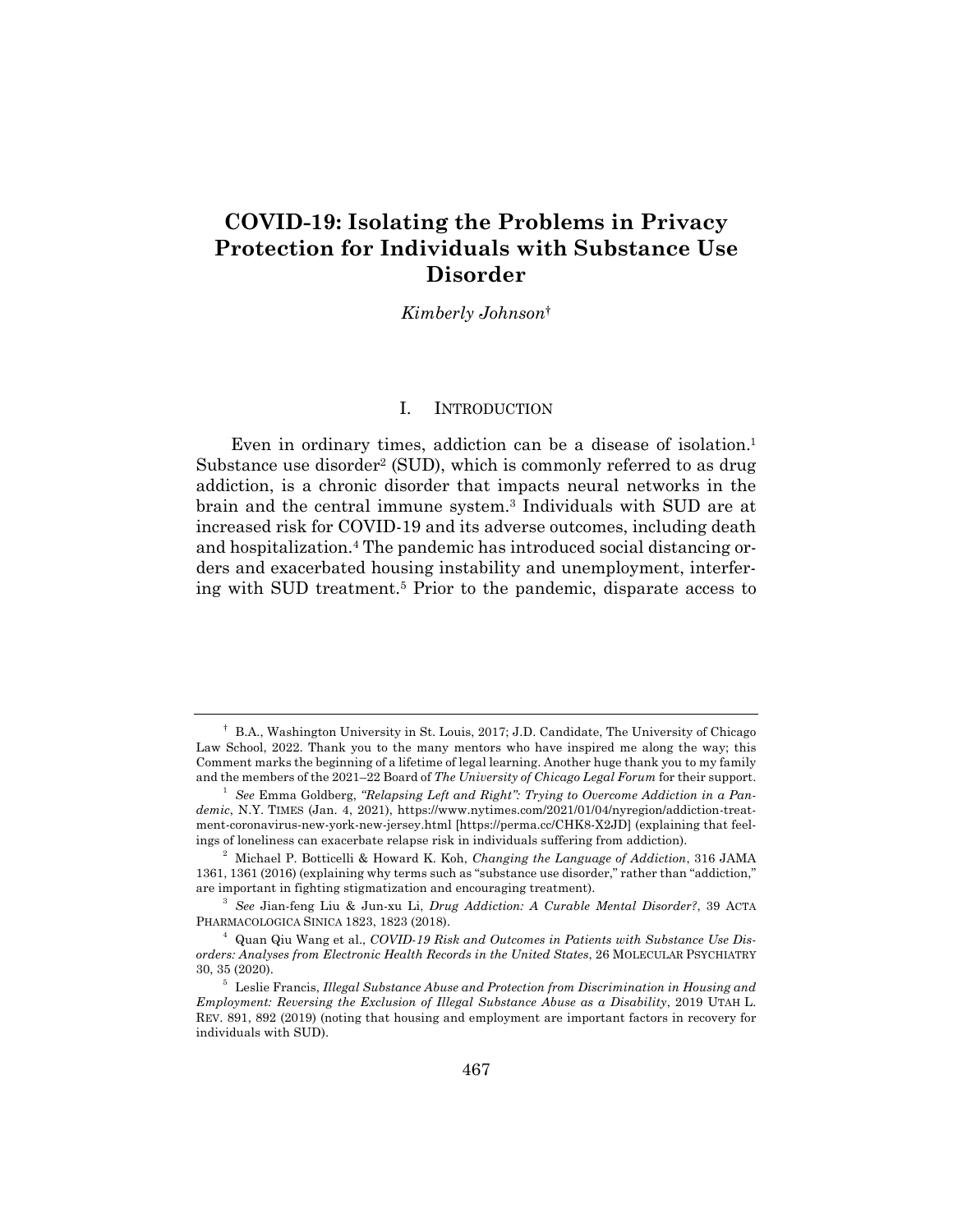SUD treatment was already a national concern due to the ongoing opioid epidemic.6 Access concerns, along with concerns about privacy, stigmatization, and discrimination, continue to pose problems for those with SUD.7

The pandemic has reinvigorated discussions about the legal protections available to those experiencing stigmatization and discrimination on the basis of SUD records.8 In March 2020, Congress passed the Coronavirus Aid, Relief, and Economic Security Act (CARES Act),<sup>9</sup> which, *inter alia*, amended the privacy framework for SUD records.<sup>10</sup> This privacy framework is provided in 42 U.S.C. § 290-dd; its implementing regulations are in the Confidentiality of Substance Use Disorder Patient Records<sup>11</sup> rule (hereinafter referred to as "Part 2").<sup>12</sup> The CARES Act amendments (hereinafter referred to as the "CARES Act Modifications") substantially alter statutory provisions regarding patient consent<sup>13</sup> and include a new antidiscrimination standard.<sup>14</sup> Patient privacy advocates view reduced consent requirements as reducing the degree of control patients can exercise over the sharing of their records.15 Broadened record sharing may be problematic for SUD patients due to persistent stigmatization and associated discrimination.<sup>16</sup>

This Comment evaluates the extent to which the CARES Act Modifications sustainably balance individual privacy expectations with strong public interests in obtaining SUD records and integrated care. Moreover, it suggests avenues to fill gaps in protection for individuals with SUD after their information has been disclosed.

<sup>6</sup> *See generally* Ashley Monzel, *The Hydra Paradox of the Opioid Epidemic: Why Supply-Side Responses Will Fuel Rather Than Curb the Opioid Epidemic*, 28 ELDER L.J. 145, 163 (2020).

<sup>7</sup> Charise R. Frazier & Patricia Connelly, *The Tide is Changing: Behavioral Health and Primary Care Integration Challenges with 42 CFR Part 2 Compliance*, 22 J. HEALTH CARE COMPLIANCE 41, 41 (2020).

<sup>8</sup> *See, e.g.*, Nicolas Terry, *Perspectives on the Opioid Overdose Epidemic*, 45 HUM. RTS. MAG. 22, 22 (2020).

<sup>9</sup> Pub. L. No. 116-136, 134 Stat. 281 (codified at 15 U.S.C. §§ 9001–9080) (2020).

<sup>10</sup> Frazier & Connelly, *supra* note 7, at 42.

 $11$  42 C.F.R. §§ 2.1-2.67 (2017).

<sup>&</sup>lt;sup>12</sup> "Part 2" is the commonly-used shorthand for the "42 C.F.R.  $\S$  2.1–2.67" regulations. Experts, legislators, and providers use the "Part 2" terminology when referencing the regulations. *See, e.g.*, *Substance Abuse Confidentiality Regulations*, SUBSTANCE ABUSE & MENTAL HEALTH SERVS. ADMIN. (Sept. 18, 2020), https://www.samhsa.gov/about-us/who-we-are/laws-regulations /confidentiality-regulations-faqs [https://perma.cc/WG92-Y4H6].

<sup>13</sup> *See* 42 U.S.C. § 290dd-2(b)(1).

<sup>14</sup> *See* 42 U.S.C. § 290dd-2(i).

<sup>15</sup> Aimee N. C. Campbell et al., *Interpretation and Integration of the Federal Substance Use Privacy Protection Rule in Integrated Health Systems: A Qualitative Analysis*, 97 J. SUBSTANCE ABUSE TREATMENT 41, 43 (2019).

<sup>16</sup> *See* Botticelli & Koh, supra note 2, at 1361.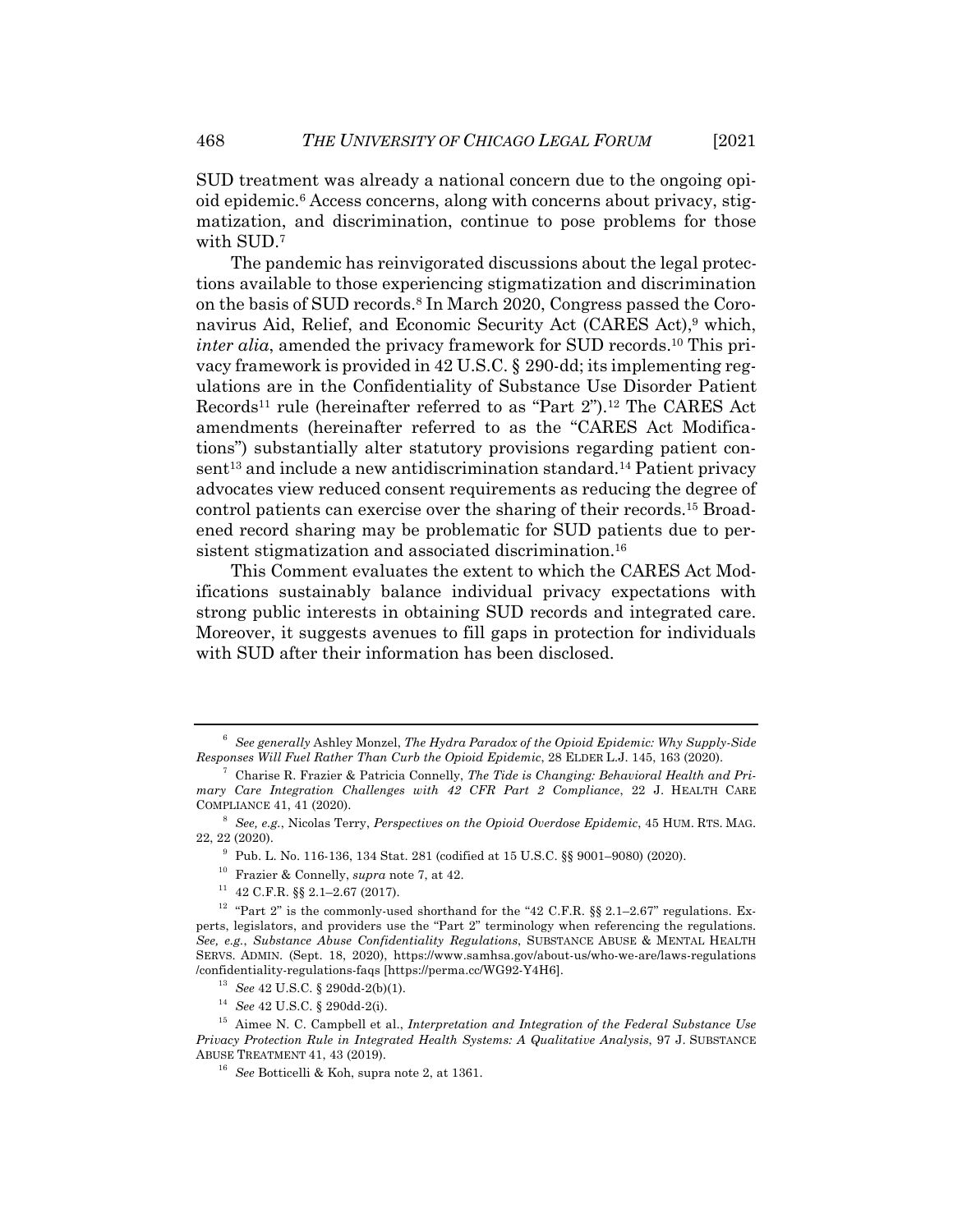The Comment will proceed as follows. Part II outlines the existing fragmented privacy protections for SUD records as well as the existing antidiscrimination protections for individuals with SUD. Part III examines the CARES Act Modifications. Part IV argues that, although Part 2 provides individuals with SUD some degree of control over their records, privacy protections are fragmented, unpredictable, and unstable. This Part suggests that heightened antidiscrimination protections will ultimately provide the most sustainable protection for individuals with SUD, but robust protections will require courts to reevaluate existing antidiscrimination standards. This Comment concludes that, with these changes, courts can help to reduce barriers to treatment and avoid widespread treatment discontinuity in a future pandemic.

II. "PART 2": PRIVACY AND SUBSTANCE USE DISORDER

While the clinical concept of substance use disorder has changed over time, the legal protections for individuals with SUD have largely stayed the same. This Part will explain the history of SUD and analyze the existing need for stringent privacy protections for individuals with SUD. It will survey the patchwork of privacy protections available for individuals receiving SUD treatment and evaluate the synergy between privacy and antidiscrimination protections for SUD treatment records. Ultimately, this Part will conclude that the unpredictability of both privacy and antidiscrimination protections leave individuals with SUD vulnerable to stigmatization and discrimination.

#### A. Substance Use Disorder: Definition and Impact

In 2017, the U.S. Department of Health and Human Services (HHS) declared the nationwide opioid epidemic a public health emergency in response to the overwhelming rate of opioid overdose deaths.17 Currently, an estimated 130 people die *every day* from opioid overdoses,18 and opioid-related deaths in the United States exceed the number of deaths related to car accidents.<sup>19</sup>

<sup>&</sup>lt;sup>17</sup> Monzel, *supra* note 6, at 146. These deaths were not limited to prescription opioid use heroin and other illicit opioids contributed to these deaths. *Id.*

<sup>18</sup> Melissa A. Soliz, *Don't Let Privacy Protections Be the Enemy of Good: How Privacy Laws Are Stymieing Efforts to Most Effectively Treat Substance Use Disorders and Combat the Opioid Epidemic*, 21 J. HEALTH CARE COMPLIANCE 13, 13 (2019).

<sup>19</sup> *Preventable Deaths: Odds of Dying*, NAT'L SAFETY COUNCIL: INJ. FACTS, https://injuryfacts.nsc.org/all-injuries/preventable-death-overview/odds-of-dying/ [https://perma.cc/JVS8- CRAZ] (last accessed Dec. 11, 2020).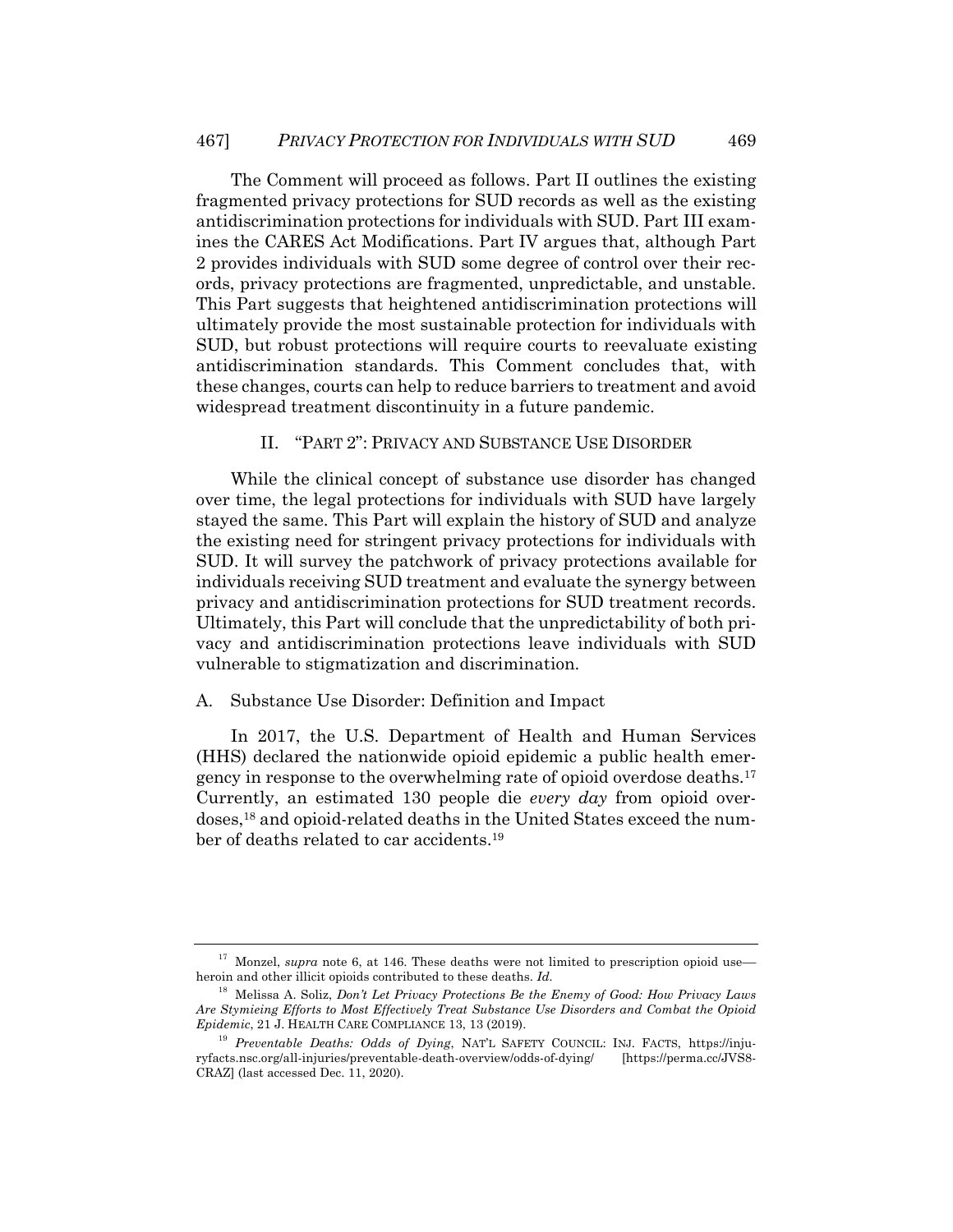Drug policy has historically treated substance use as the result of a "deviant moral failing," but the narrative shifted with the opioid crisis.20 Rather than employing a moral-defect framing, media and policymakers alike have characterized opioid addiction as a complex health condition and shifted the blame to clinical overprescription and aggressive pharmaceutical marketing.21 A medicine-centric view is aligned with the modern understanding of SUD among healthcare providers.<sup>22</sup> The prevailing diagnostic resource, the Diagnostic and Statistical Manual of Mental Disorders (DSM-5), classifies SUD as a "cluster of cognitive, behavioral, and physiological symptoms indicating that the individual continues to use the substance despite significant substancerelated problems."23 "Repeated, regular misuse of substances"—both illicit and legal—can qualify an individual for a diagnosis if other criteria are met.24 Not all criteria are necessary for a diagnosis under the DSM-5, which categorizes symptoms as mild, moderate, or severe.25

As scientists have begun to understand the disorder, they have suggested a number of therapies that may reduce symptoms and dampen relapse risk.26 Overall, the outlook remains dire: The clinical efficacy of laboratory-approved treatment models is limited, and avoiding relapse remains a huge challenge for recovering individuals.<sup>27</sup> Those seeking treatment for SUD must surmount hurdles including insurance difficulties,<sup>28</sup> provider stigmatization and discrimination,<sup>29</sup> and fear of social costs—such as adverse effects at work or in the community.30 Estimates suggest that only one in ten Americans with SUD access treatment,<sup>31</sup> which may indicate that treatment barriers remain significant.

<sup>20</sup> Jennifer D. Oliva, *Policing Opioid Use Disorder in a Pandemic*, U. CHI. L. REV. ONLINE 90, 91 (2020).

<sup>21</sup> *Id.*

<sup>22</sup> *See generally* Dennis McCarty et al., *Treatment and Prevention of Opioid Use Disorder: Challenges and Opportunities*, 39 ANN. REV. PUB. HEALTH 525 (2018).

<sup>&</sup>lt;sup>23</sup> AM. PSYCHIATRIC ASS'N, DIAGNOSTIC AND STATISTICAL MANUAL OF MENTAL DISORDERS (5th ed. 2013).

 $^{24}\,$  OFF. OF THE SURGEON GEN., U.S. DEP'T OF HEALTH & HUM. SERVS., FACING ADDICTION IN AMERICA: THE SURGEON GENERAL'S REPORT ON ALCOHOL, DRUGS, AND HEALTH 1-16 (2016) (ebook).

 $^{25}$  *Id.* at 1-6 to 1-16.

<sup>&</sup>lt;sup>26</sup> Liu & Li, *supra* note 3, at 1823–27 (suggesting pharmacological interventions, brain stimulation, and behavioral treatment methods as potential therapies for SUD).

<sup>27</sup> *Id.* at 1823.

<sup>28</sup> Botticelli & Koh, *supra* note 2, at 1361.

<sup>29</sup> OFF. OF THE SURGEON GEN., U.S. DEP'T OF HEALTH & HUM. SERVS., *supra* note 24, at 7-7, 7- 8.

<sup>30</sup> Botticelli & Koh, *supra* note 2, at 1361.

<sup>31</sup> Lipi Roy, *Addiction Treatment Facilities: Are They Prepared for the COVID-19 Coronavirus Outbreak?*, FORBES (Mar. 16, 2020), https://www.forbes.com/sites/lipiroy/2020/03/16/addiction-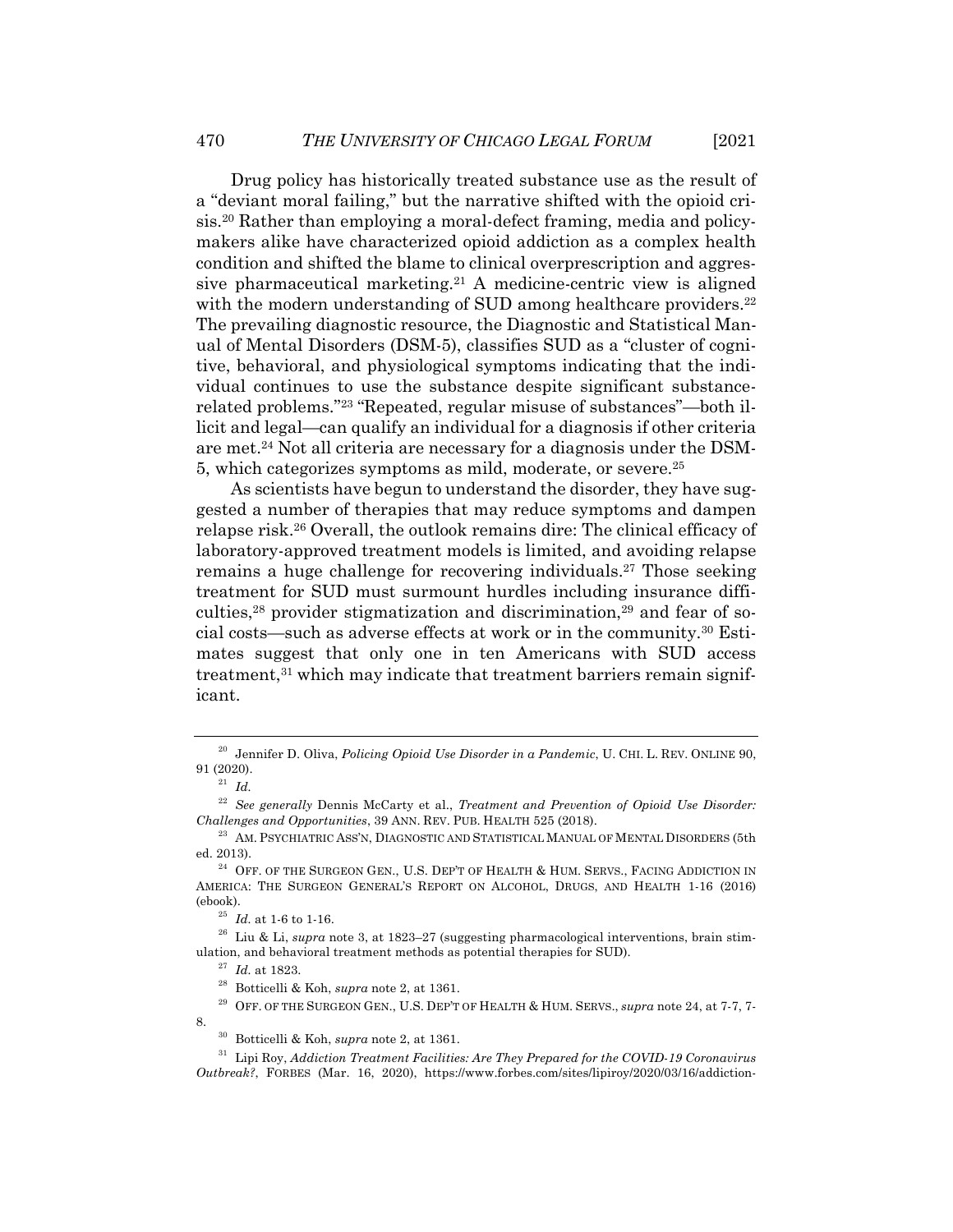Treatment providers traditionally separated treatment for SUD from general healthcare,<sup>32</sup> but advocates have recently pushed toward "integrated care."33 Integrated care refers to a comprehensive system of treatment services that tracks patients over time and through a holistic array of health services, including "prevention, early intervention, treatment, continuing care, and recovery support."34 Providers have come to see integrated care as a necessary shift in SUD treatment models.35 Yet a long history of segregated care has persistently impeded adequate care options for individuals with SUD.36 For one, segregated care is thought to reinforce the idea that SUD is different from other medical conditions.37 Until recently, few insurers offered comparable reimbursement for SUD treatment services relative to other conditions.38 Moreover, healthcare providers themselves perpetuate stigmatization of individuals with SUD by carrying personal beliefs into their professional work.<sup>39</sup> While there is evidence that the tide is turning,<sup>40</sup> more certainly needs to be done.41

#### B. The Privacy Problem

While SUD is increasingly integrated into generalized healthcare systems, research suggests that the public continues to perceive addiction as more stigmatizing than other conditions, including other mental disorders.42 Likely, the erroneous perception that individuals with SUD have control over their disorder—and thus, are more responsible for

<sup>38</sup> *Id.* at 1-20.

<sup>40</sup> Botticelli & Koh, *supra* note 2, at 1362 (citing the Mental Health Parity and Addiction Equity Act of 2008 and Affordable Care Act as examples of recent efforts to promote treatment accessibility).

<sup>41</sup> *See, e.g.*, Claire E. Blevins et al., *Gaps in the Substance Use Disorder Treatment Referral Process: Provider Perceptions*, 12 J. ADDICTION MED. 273, 279 (2018).

<sup>42</sup> Kimberly Goodyear et al., *Opioid Use and Stigma: The Role of Gender, Language and Precipitating Events*, 185 DRUG & ALCOHOL DEPENDENCE 339, 441 (2018).

treatment-facilities-are-they-prepared-for-covid-19/?sh=3591453344ea [https://perma.cc/N92J-BSNL].

<sup>32</sup> OFF. OF THE SURGEON GEN., U.S. DEP'T OF HEALTH & HUM, SERVS., *supra* note 24, at 1-8.

<sup>33</sup> *Id.* at 1-20.

 $^{34}$   $\,$   $\!d.\,$  at 4-3.

 $^\mathrm{35}$   $Id.$  at 1-18.

<sup>36</sup> *Id.* at 1-19.

<sup>37</sup> *See id.*

<sup>39</sup> *See generally* Elizabeth M. Stone et al., *The Role of Stigma in U.S. Primary Care Physicians' Treatment of Opioid Use Disorder*, 221 DRUG & ALCOHOL DEPENDENCE 1 (2021) (surveying primary care provider attitudes toward opioid use disorder and finding that higher stigmatizing attitudes among providers were correlated with a lower rates of prescribing medication-assisted treatment and lower levels of support for treatment access policies); Kathleen A. Crapanzano et al., *The Association Between Perceived Stigma and Substance Use Disorder Treatment Outcomes: A Review*, 10 SUBSTANCE ABUSE & REHAB. 1 (2019) (discussing the relationship between selfstigma, healthcare provider stigma, and perceived social stigma).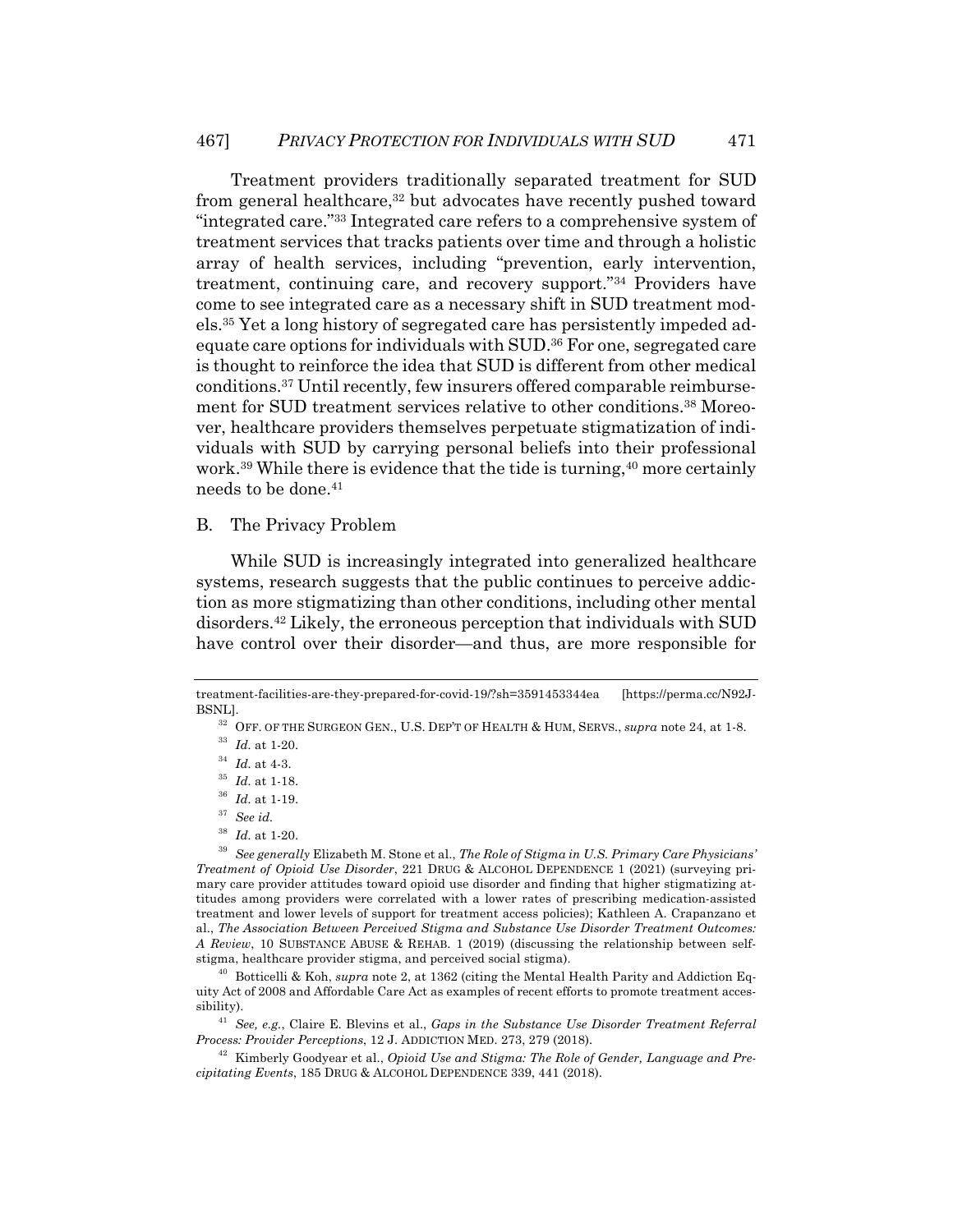their behavior—contributes to this persistent stigma.43 Such stigma has led to governmental concern that fear of discrimination impacts the decision to seek out treatment.44 Concern about treatment deterrence has motivated heightened privacy protections for SUD treatment records.45 To understand why stringent protections for these records continue to be necessary, it is important to explore the limitations of existing privacy protections for individuals with SUD, including constitutional, common law, and statutory protections.

1. The Constitution (currently) provides no solution to the SUD privacy problem

There is no explicit privacy clause in the U.S. Constitution.<sup>46</sup> That said, courts have interpreted the Fourteenth Amendment's substantive due process protection to protect privacy in some situations,<sup>47</sup> and in *Griswold v. Connecticut*,48 the Supreme Court found that the right to privacy was a penumbral right implicit in the Constitution's text.49 The Court has since held that the constitutional right to privacy covers a "zone of privacy" that includes individual autonomy in decisions involving one's body and family.50 The Court clarified the concept of a "zone of privacy" in *Whalen v. Roe*,<sup>51</sup> a landmark case that applied the right to privacy to the release of prescription information to public officials.52

In *Whalen*, the Court upheld a New York statute which required that the state be provided a copy of every prescription for certain drugs for the purpose of maintaining a centralized computer file.<sup>53</sup> The file was intended to aid in monitoring and investigating prescription drug

<sup>43</sup> *Id.*

<sup>44</sup> OFF. OF THE SURGEON GEN., U.S. DEP'T OF HEALTH & HUM. SERVS., *supra* note 24, at 6-33. <sup>45</sup> *Id.*

<sup>46</sup> Lauren Newman, *Keep Your Friends Close and Your Medical Records Closer: Defining the Extent to Which a Constitutional Right to Informational Privacy Protects Medical Records*, 32 J.L. & HEALTH 1, 4 (2019). The Fourth Amendment protects against unreasonable search and seizures, which provides some privacy protection. *See, e.g.*, Katz v. United States, 389 U.S. 347, 351 (1961) ("What a person knowingly exposes to the public . . . is not a subject of Fourth Amendment protection. But what he seeks to preserve as private, even in an area accessible to the public, may be constitutionally protected." (internal citations omitted)). The Fourth Amendment, however, is not the constitutional provision that courts generally interpret to support a right to information pri-

vacy.47 Natalie M. Banta, *Death and Privacy in the Digital Age*, 94 N.C. L. REV. 927, 939 (2016).

<sup>48</sup> 381 U.S. 479 (1965).

<sup>49</sup> *Id.* at 484.

<sup>50</sup> *See* Roe v. Wade, 410 U.S. 113, 152 (1973).

 $51$  429 U.S. 589 (1977).

<sup>52</sup> *Id.*

<sup>53</sup> *Id.* at 591.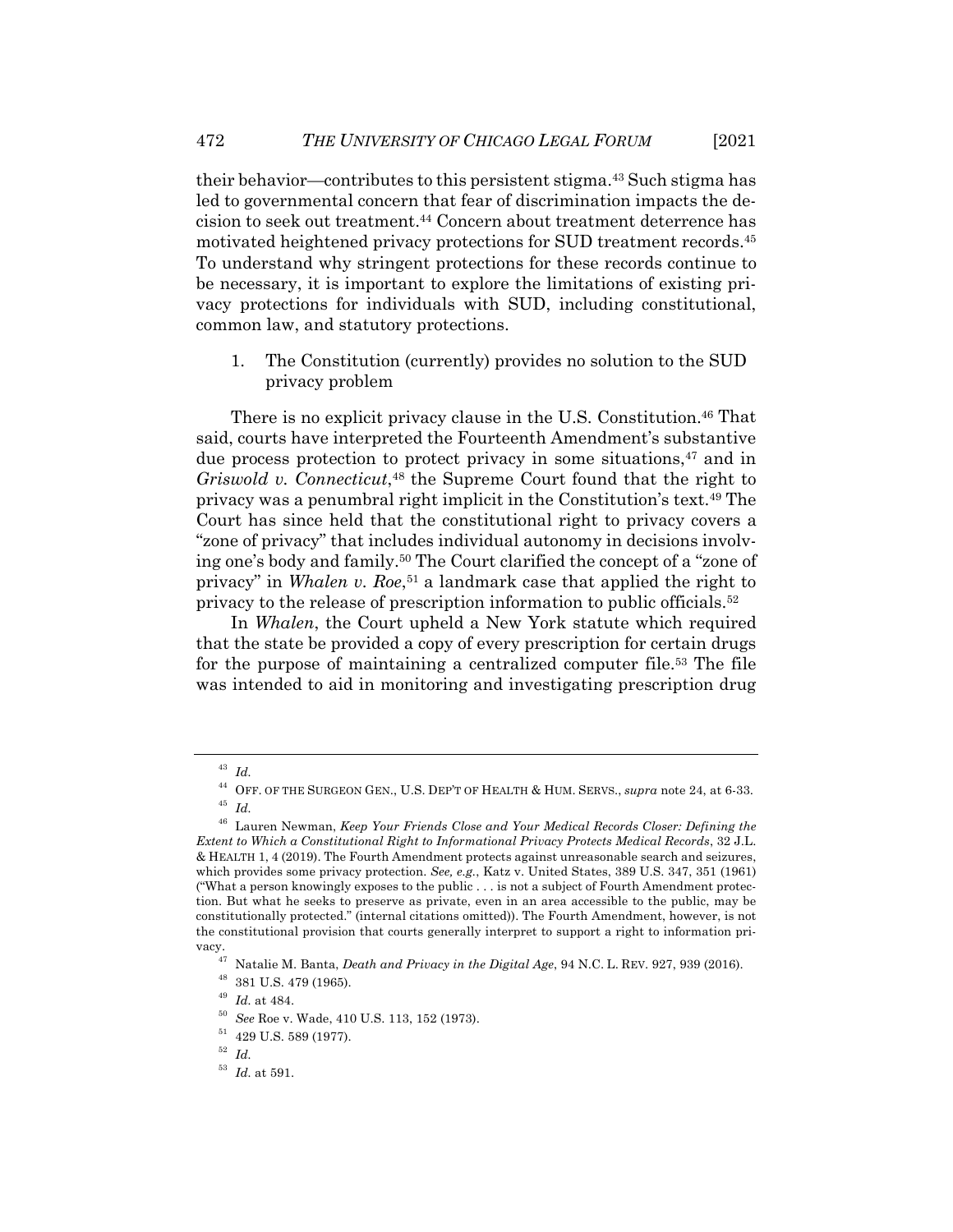abuse.54 The plaintiffs argued that patients in need of prescriptions would decline treatment due to fear that the information would stigmatize them as drug addicts.<sup>55</sup> Two parents testified that their children would be stigmatized by the filing system, and one of these children had been taken off his medication due to this concern.56 Three adult patients testified to their fear of stigmatization and discrimination in the event of disclosure, and four physicians testified to their observations of patient fear and concern.57 The state countered that public disclosure of this information was explicitly prohibited by the statute and access was limited.<sup>58</sup>

Despite plaintiffs' evidence and the statute's potentially deterrent impact on treatment seeking, the Court recognized the state's broad police powers in regulating drug prescriptions.59 The Court dismissed the plaintiffs' concerns about public disclosure as unfounded and determined that the mere requirement that private information be disclosed to public officials was not "meaningfully distinguishable from a host of other unpleasant invasions of privacy that are associated with many facets of health care."60 The Court found that disclosure of private medical information to healthcare providers is often essential to treatment, "even when the disclosure may reflect unfavorably on the character of the patient."61

While the Court subsequently declined to extend *Whalen* beyond its facts, the majority opinion delineated two kinds of privacy interests that form the foundation for the modern conception of privacy in healthcare records.<sup>62</sup> The Court determined that the zone of privacy extends to two types of interests: (1) independence in making certain kinds of important decisions; and (2) an individual interest in avoiding disclosure of personal matters.<sup>63</sup> The latter interest, often referred to as

 $^{55}\,$   $Id.\;{\rm at}\;595.$ 

<sup>57</sup> *Id.*

<sup>&</sup>lt;sup>54</sup> *Id.* at 592. Prescription records included information such as the prescribing physician, dispensing pharmacy, drug, dosage, and patient name, address, and age. *Id.* at 593.

<sup>56</sup> *Id.* at 596 n.16.

 $^{58}$   $\emph{Id.}$  at 594–95.

 $^{59}$   $\emph{Id.}$  at 598.

 $160$  *Id.* at 602.

<sup>61</sup> *Id.*; *see also id.* at 602 n.29 (comparing the requirements to similar requirements in instances of venereal disease, child abuse, injuries by deadly weapons, and certifications of fetal death).

<sup>62</sup> *See, e.g.*, Christopher R. Smith, *Somebody's Watching Me: Protecting Patient Privacy in Prescription Health Information*, 36 VT. L. REV. 931, 953 (2012) (using *Whalen* as a scaffold to discuss modern discourse regarding privacy in healthcare).

<sup>63</sup> *Whalen*, 429 U.S. at 598–600. In particular, the Court determined that any such right to privacy would come from the "liberty interest" prong of the Fourteenth Amendment. Larry J. Pittman, *The Elusive Constitutional Right to Informational Privacy*, 19 NEV. L.J. 135, 150 (2018).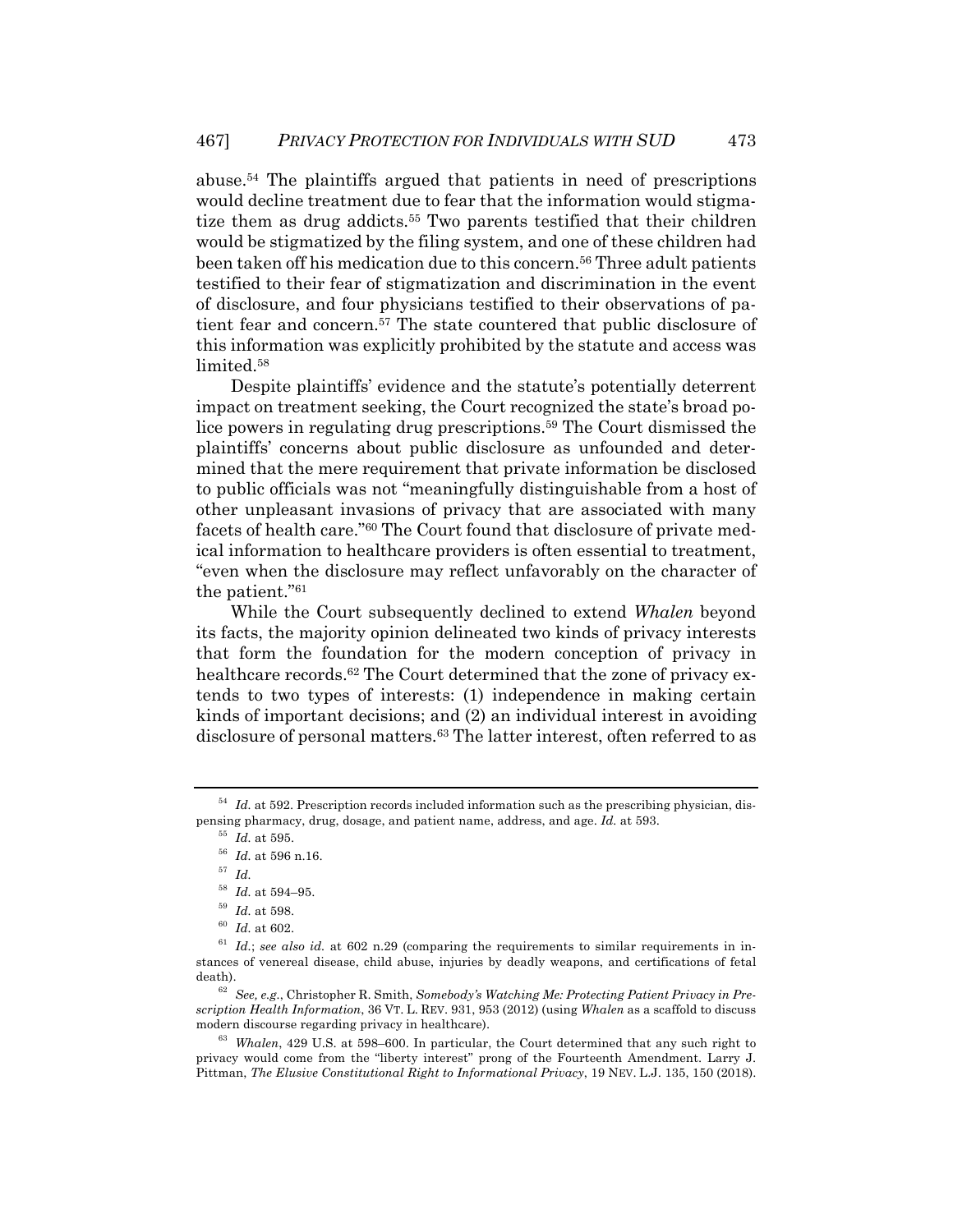the "right to information privacy," has been referenced in cases since *Whalen*. <sup>64</sup> But because the *Whalen* Court merely determined that a right to information privacy *may* exist, later decisions have not fully embraced the interest as constitutionally protected.65 For example, the Court's subsequent decision in *Nixon v. Administrator of General Services*<sup>66</sup> affirmed the right to privacy in personal matters but determined that an individual's expectation of information privacy must outweigh the government's interest in the disclosure for that interest to be protected.67 In *National Aeronautics and Space Administration v. Nelson*, 68 the Court assumed there was a right to information privacy without deciding that the right existed.69

Thus, *Whalen* and subsequent Supreme Court decisions give lower courts little guidance for information privacy cases. The *Whalen* Court left unclear which circumstances would constitute a violation of the information privacy interest and failed to delineate the constitutional treatment that courts should use when assessing that interest.70 Every federal circuit court except the D.C. Circuit71 has interpreted *Whalen* to establish a right to information privacy,<sup>72</sup> but there is no consensus among circuits on the circumstances that necessitate protection.73 It is

<sup>70</sup> Jessica C. Wilson, Note, *Protecting Privacy Absent a Constitutional Right: A Plausible Solution to Safeguarding Medical Records*, 85 WASH. U. L. REV. 653, 660 (2007).

 $71$  Am. Fed'n of Gov't Emps. v. Dep't of Hous. & Urb. Dev., 118 F.3d 786, 793 (D.C. Cir. 1997) (declining to "enter the fray" by concluding that the "supposed right" of information privacy exists").

<sup>72</sup> Newman, *supra* note 46, at 5; *see also, e.g.*, Kenny v. Bartman, No. 16-2152, 2017 WL 3613601, at \*6 (6th Cir. May 19, 2017); Coons v. Lew, 762 F.3d 891, 900 (9th Cir. 2014); Chasensky v. Walker, 740 F.3d 1088, 1095–96 (7th Cir. 2014); Douglas v. Dobbs, 419 F.3d 1097, 1101 (10th Cir. 2005); Doe v. City of New York, 15 F.3d 264, 267 (2d Cir. 1994); Alexander v. Peffer, 993 F.2d 1348, 1349–50 (8th Cir. 1993); Walls v. City of Petersburg, 895 F.2d 188, 192 (4th Cir. 1990); Daury v. Smith, 842 F.2d 9, 13 (1st Cir. 1988); Hester v. Milledgeville, 777 F.2d 1492, 1497 (11th Cir. 1985); Fadjo v. Coon, 633 F.2d 1172, 1175 (5th Cir. 1981); United States v. Westinghouse Elec. Corp., 638 F.2d 570, 577 (3d Cir. 1980); *cf.* Dillard v. O'Kelley, 961 F.3d 1048, 1055 (8th Cir. 2020), *cert. denied*, No. 20-670, 2021 WL 78198 (U.S. Jan. 11, 2021) (emphasizing the "uncertain status of the right to informational privacy" and determining that "[i]f a right does not clearly exist, it cannot be clearly established").

<sup>64</sup> *See, e.g.*, Nat'l Aeronautics & Space Admin. v. Nelson, 562 U.S. 134, 156 (2011) (discussing *Whalen* and the similarities to the case at issue with regard to information privacy interests); *see also* Nixon v. Adm'r of Gen. Servs., 433 U.S. 425, 457 (1977) (discussing the "individual interest in avoiding disclosure of personal matters" (quoting *Whalen*, 429 U.S. at 599)).

<sup>65</sup> Smith, *supra* note 62, at 953.

<sup>66</sup> 433 U.S. 425 (1977).

<sup>67</sup> *Id.* at 457–58.

<sup>68</sup> 562 U.S. 134 (2011).

<sup>69</sup> *See id.* at 154.

<sup>73</sup> Newman, *supra* note 46, at 5.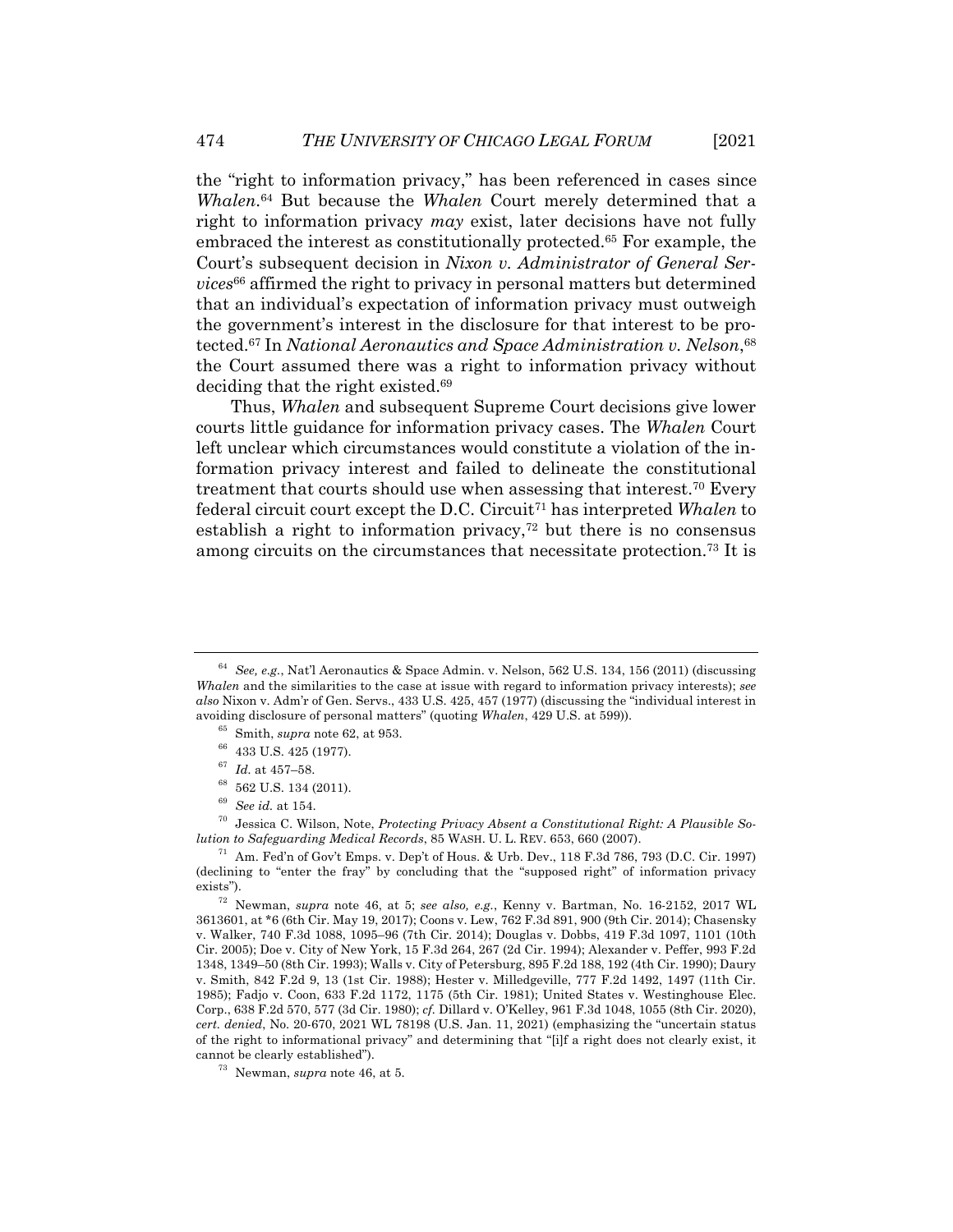clear, however, that courts generally allow disclosure of medical information when the government's interest in that information outweighs the individual's interest in privacy.74

2. Common law and statutory privacy law provide inconsistent protection

Whether or not a constitutional right to information privacy exists, the confidentiality of health information is protected to some degree by common law doctrines and statutory protections at both the federal and state level.75 Despite ostensible protection, scholars have generally seen information privacy law as "neither comprehensive nor consistent."76

Until Congress enacted recent federal statutory protections, states were the primary regulators of health information under state constitutional, common law, and statutory provisions.77 Medical ethics and a common law duty of confidentiality have formed the historical foundation for protection following unauthorized disclosure of health information.78 Courts have recognized actions under legal theories including invasion of privacy, implied breach of contract, and breach of fiduciary relationship.<sup>79</sup> Recovery under these theories is far from assured,  $80$  and protection under these doctrines is limited.81 Common law protections generally require a special relationship, such as a physician-patient relationship.82 This limitation is substantial because health information access is not restricted to physicians; hospitals, insurance companies, and government programs can access personal health information.<sup>83</sup> Moreover, the existence and scope of state-level physician-patient privileges vary, and no federal privilege exists.84

<sup>74</sup> *Id.* at 7.

<sup>75</sup> Michael J. Saks et al., *Granular Patient Control of Personal Health Information: Federal and State Law Considerations*, 58 JURIMETRICS J. 411, 417 (2018) (discussing the "network of federal and state statutes and regulations" that have "added substantially to the protections against disclosure of patient health records").

<sup>76</sup> *Id.*

<sup>77</sup> Joy L. Pritts, *Altered States: State Health Privacy Laws and the Impact of the Federal Health Privacy Rule*, 2 YALE J. HEALTH POL'Y L. & ETHICS 327, 327 (2002).

<sup>78</sup> Saks et al., *supra* note 75, at 416.

<sup>79</sup> Pritts, *supra* note 77, at 330–31.

<sup>80</sup> *Id.* at 331.

<sup>81</sup> Grace-Marie Mowery, Comment, *A Patient's Right of Privacy in Computerized Pharmacy Records*, 66 U. CIN. L. REV. 697, 714 (1998).

<sup>82</sup> *Id.*

<sup>83</sup> *Id.* at 715.

<sup>84</sup> Jenna Phipps, *State of Confusion: The HIPAA Privacy Rule and State Physician-Patient Privilege Laws in Federal Question Cases*, 12 SUFFOLK J. TRIAL & APP. ADVOC. 159, 159 (2007).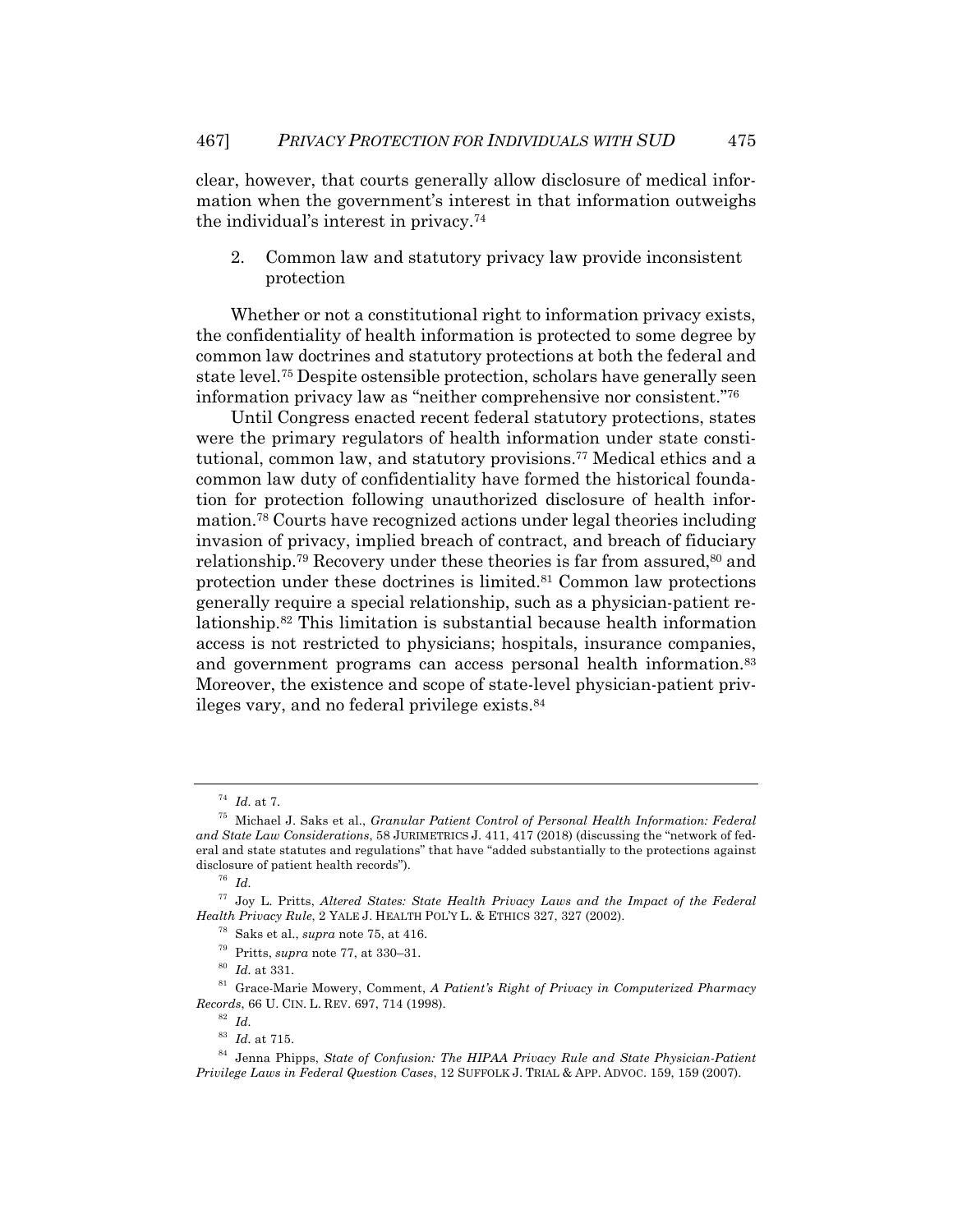#### 3. Shortcomings of HIPAA

Due to inconsistent state protection, the federal government recognized the need for national unity in privacy law.85 This recognition led to the enactment of the federal Health Insurance Portability and Accountability Act<sup>86</sup> (HIPAA) in 1996.<sup>87</sup> The HIPAA Privacy Rule<sup>88</sup> safeguards protected health information (PHI).<sup>89</sup> PHI is health data that can be used to identify an individual patient on some "reasonable basis."90 Only covered entities—including healthcare plans, clearinghouses, and certain providers and their business associates—are restrained by HIPAA.91 Covered entities, however, may disclose or use PHI without the consent of the individual if used for treatment, payment, or healthcare operations.92 Such use is restricted to the information that is minimally necessary to accomplish the intended purpose of the use or disclosure.<sup>93</sup>

HIPAA continues to establish national standards for patient records,94 but it sets only a protective floor that does not displace more stringent state laws.95 Therefore, states continue to play an important role in protecting health information by imposing stricter obligations beyond those required in HIPAA.96 State-level privacy protections are important because HIPAA leaves gaps in protection as information is shared throughout the healthcare system.<sup>97</sup> For example, HIPAA only covers a limited group of persons and organizations and does not cover employers and life insurers.<sup>98</sup> It also does not cover third-party nonmedical social services, which may be instrumental for providing comprehensive treatment.99

<sup>92</sup> Qin, *supra* note 90, at 1408.

<sup>85</sup> See *id.*

<sup>86</sup> Pub. L. No. 104-191, 110 Stat. 1936 (1996).

<sup>87</sup> Phipps, *supra* note 84, at 161.

<sup>88</sup> Standards for Privacy of Individually Identifiable Health Information, 65 Fed. Reg. 82,462 (Dec. 28, 2000) (codified at 45 C.F.R. §§ 160, 164).

<sup>89</sup> *Id.*

<sup>90</sup> Frank Qin, *The Debilitating Scope of Care Coordination Under HIPAA*, 98 N.C. L. REV. 1395, 1406 (2020).

 $91$  45 C.F.R. § 160.103 (2019).

<sup>93</sup> *Id.* at 1408–09.

<sup>94</sup> Elizabeth Schaper et al., *Substance Use Disorder Patient Privacy and Comprehensive Care in Integrated Health Care Settings*, 13 PSYCH. SERVS. 105, 106 (2016).

<sup>95</sup> Saks et al., *supra* note 75, at 417.

<sup>96</sup> Pritts, *supra* note 77, at 341.

<sup>97</sup> *Id.* at 343.

<sup>98</sup> *Id.* at 344.

<sup>99</sup> Qin, *supra* note 90, at 1443.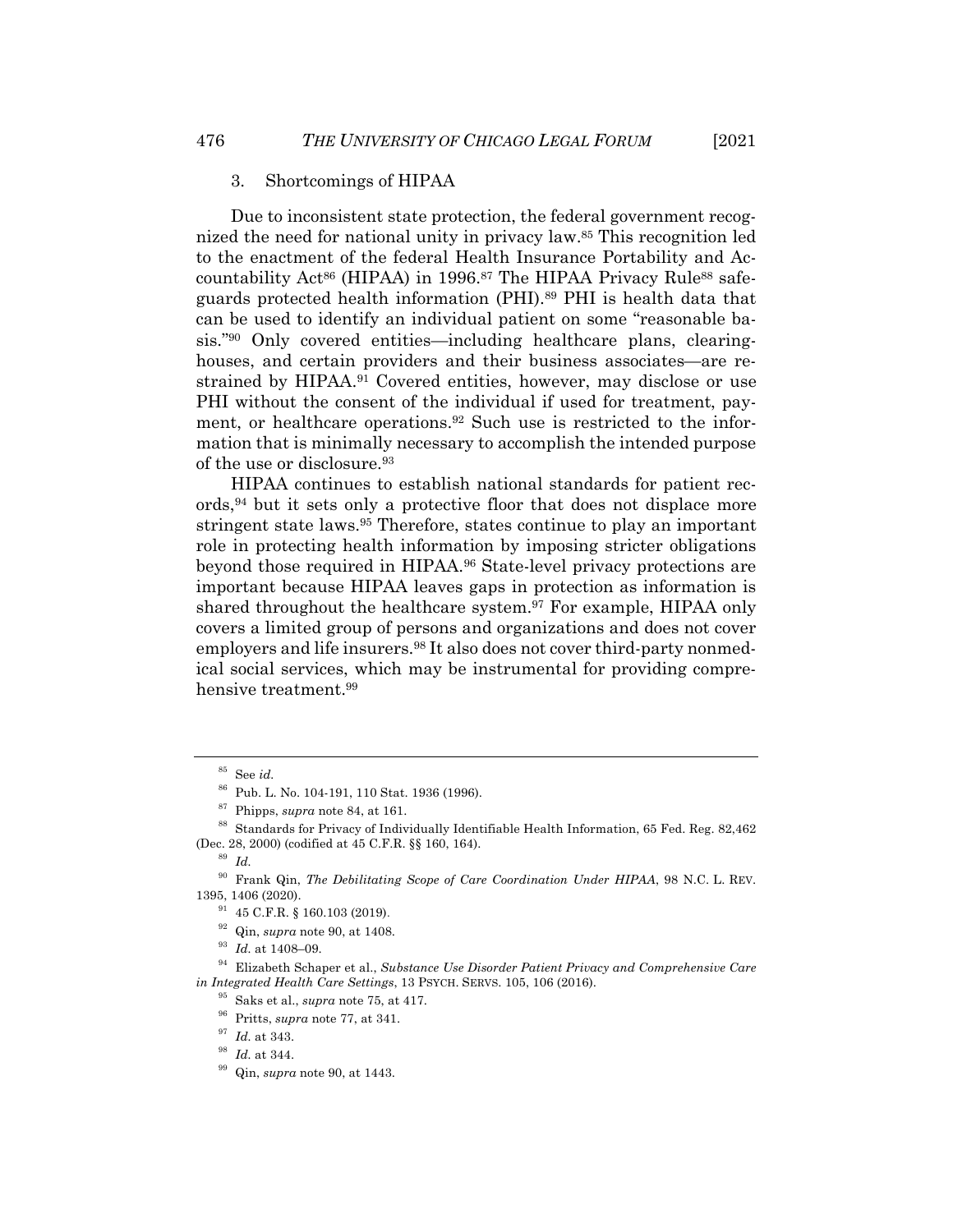Another limitation of HIPAA is that it does not provide a private right of action, which practically reduces enforcement of the statute.100 To establish a claim under HIPAA, an individual must first file a complaint to HHS.101 After receiving the complaint, HHS conducts an investigation into the allegation.102 The Secretary of HHS has complete discretion in determining whether or not to impose a civil monetary penalty or turn a case over to the Department of Justice for criminal prosecution.103 Often, HHS will "work[ ] informally with health care organizations to achieve compliance without implementing any sanctions."104 Lack of HIPAA enforcement has led some scholars to argue that a private right of action is necessary in order to do justice to aggrieved patients.105 Typically, HHS has enforced complaints that have a wide impact before using resources to address isolated violations, leaving individual patients with little recourse.<sup>106</sup>

Recently, some state courts have determined that HIPAA can create a standard of care for health information protection, allowing HIPAA violations to form the foundation for state tort actions that can provide individual patients some relief.107 Specifically, state courts have found that HIPAA, like state laws and professional codes, can establish a standard of care under a negligence theory.<sup>108</sup> This duty of care applies despite the fact that HIPAA does not expressly provide a private right of action.109 Such an approach can help fill gaps in privacy protection and deter noncompliance.<sup>110</sup>

While scholars see HIPAA as public recognition of the need for heightened privacy protections in the digital age,<sup>111</sup> statutory and com-

<sup>&</sup>lt;sup>100</sup> Pritts, *supra* note 79, at 344. Federal courts have also declined to interpret an implied private right of action in the absence of an explicit right. Jack Brill, Note, *Giving HIPAA Enforcement Room to Grow: Why There Should Not (Yet) Be a Private Cause of Action*, 83 NOTRE DAME L. REV. 2105, 2120 (2008).

<sup>101</sup> Brill, *supra* note 100, at 2115–16.

 $^{102}\,$   $Id.\;$  at 2116.

 $^{103}\,$   $Id.$  at 2106.

<sup>104</sup> *Id.*

<sup>105</sup> *Id. But see* Roger Hsieh, *Improving HIPAA Enforcement and Protecting Patient Privacy in a Digital Healthcare Environment*, 46 LOY. U. CHI. L. J. 175, 215–218 (2014).

<sup>106</sup> Pritts, *supra* note 77, at 344; *see also* Austin Rutherford, Byrne*: Closing the Gap Between HIPAA and Patient Privacy*, 53 SAN DIEGO L. REV. 201, 210 (2016) (emphasizing that even when sanctions are imposed, individuals receive no portion of the penalty).

<sup>107</sup> *See id.* at 203–04.

<sup>108</sup> Evan M. Wooten, *The State of Data-Breach Litigation and Enforcement: Before the 2013 Mega Breaches and Beyond*, 24 COMPETITION: J. ANTITRUST & UNFAIR COMPETITION L. SECTION ST. BAR CAL. 229, 239–40 (2015).

<sup>109</sup> *Id.* at 240.

<sup>110</sup> Rutherford, *supra* note 106, at 204.

<sup>111</sup> *See, e.g.*, Phipps, *supra* note 84, at 176.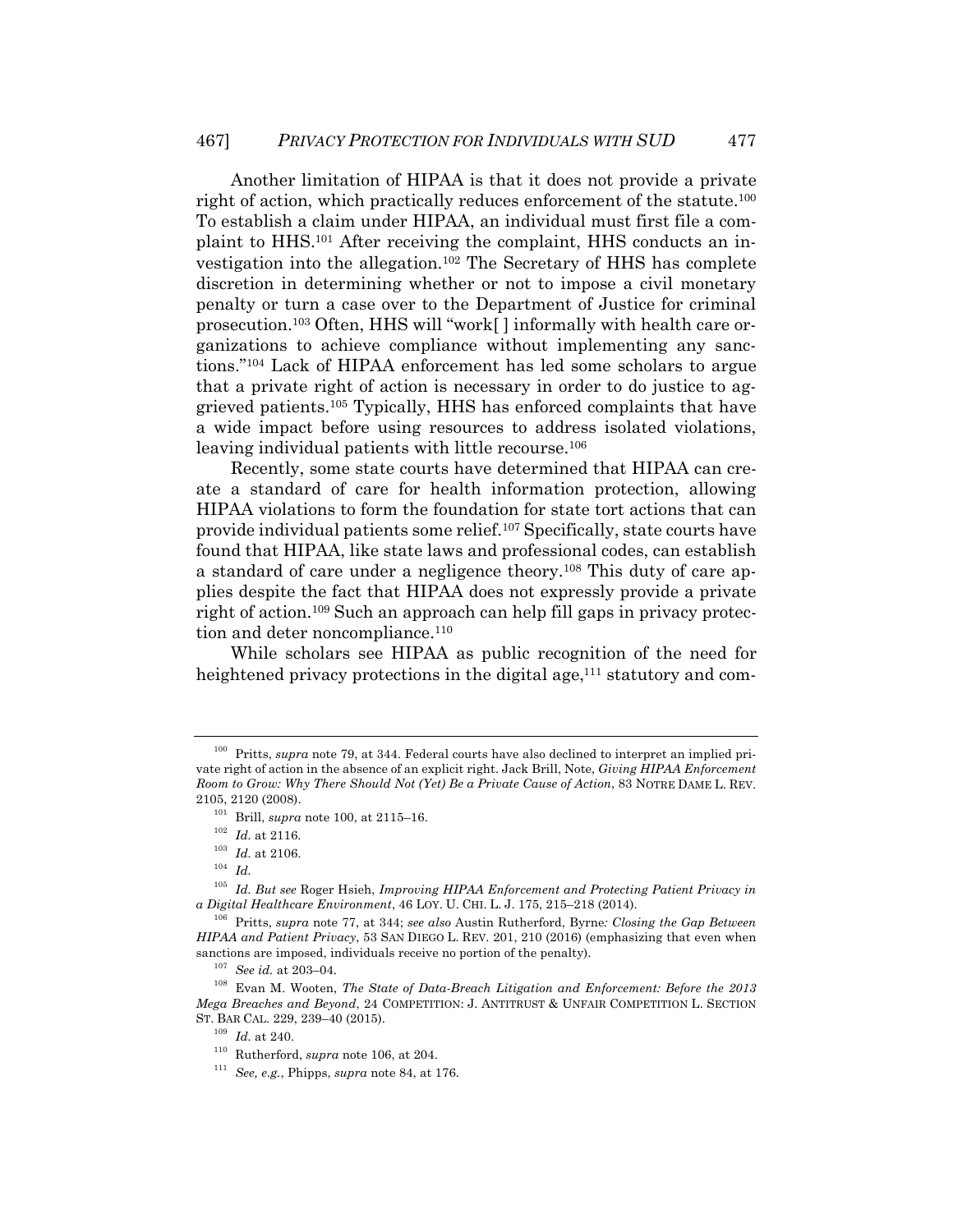mon law protections for information privacy continue to leave significant gaps in protection.112 Congress intended HIPAA to set a floor that balanced the needs of the individual with the needs of society,<sup>113</sup> but the framework for this balancing remains unclear.114 The public interests in integrated care, government monitoring of prescription records, and the financial security of the healthcare system all counterbalance individual expectations of privacy.115 A standard-of-care approach may help to fill gaps in protection, but this approach has not been adopted in every jurisdiction.<sup>116</sup>

#### C. Part 2: An Answer to Privacy Concerns?

Information privacy protection under constitutional, common law, and statutory provisions is fragmented and inconsistent, with gaps that are not unique to SUD.117 In the early 1970s, government actors began to show heightened concern for SUD information privacy gaps in particular due to the high degree of stigmatization that individuals with SUD face.118 This concern was piqued by problematic instances of patient methadone<sup>119</sup> records being used in nontreatment settings, such as criminal cases.120 Disclosed SUD information also posed problems in circumstances beyond the courtroom.121 Disclosures to insurers or employers, for example, could make it difficult for patients to obtain disability or life insurance, as well as maintain employment.<sup>122</sup>

 $^{121}\,$   $Id.\,$  at 6-34.

<sup>112</sup> *See* Wendy K. Mariner, *Reconsidering Constitutional Protection for Health Information Privacy*, 18 U. PA. J. CONST. L. 975, 995 (2016) ("Statutory and common law protections for patient information remain patchy.").

<sup>113</sup> Stacey A. Tovino, *A Timely Right to Privacy*, 104 IOWA L. REV. 1361, 1369 (2019).

<sup>114</sup> Lawrence O. Gostin & James G. Hodge, Jr., *Personal Privacy and Common Goods: A Framework for Balancing Under the National Health Information Privacy Rule*, 86 MINN. L. REV. 1439, 1441–47 (2002) (suggesting that, more often than not, policymakers attempt to reach a balance through ad hoc considerations).

<sup>115</sup> *See* Joshua D.W. Collins, Note, *Toothless HIPAA: Searching for a Private Right of Action to Remedy Privacy Rule Violations*, 60 VAND. L. REV. 199, 233 (2007).

 $^{116}\,$  Rutherford,  $supra$  note 106, at 216–17.

<sup>117</sup> *Id.*

<sup>118</sup> OFF. OF THE SURGEON GEN., U.S. DEP'T OF HEALTH & HUM. SERVS., *supra* note 24, at 6-33; *see also* Schaper et al., *supra* note 94, at 106. Part 2 predates HIPAA, which was enacted in 1996.

<sup>&</sup>lt;sup>119</sup> Methadone is a drug that is used as part of treatment programs for addiction to heroin or opioids. *See Methadone*, WEBMD, https://www.webmd.com/mental-health/addiction/what-is-methadone#1 [https://perma.cc/EAS2-YHS2] (last accessed Aug. 6, 2021).

<sup>120</sup> OFF. OF THE SURGEON GEN., U.S. DEP'T OF HEALTH & HUM. SERVS., *supra* note 24, at 6-33.

<sup>122</sup> *Id.*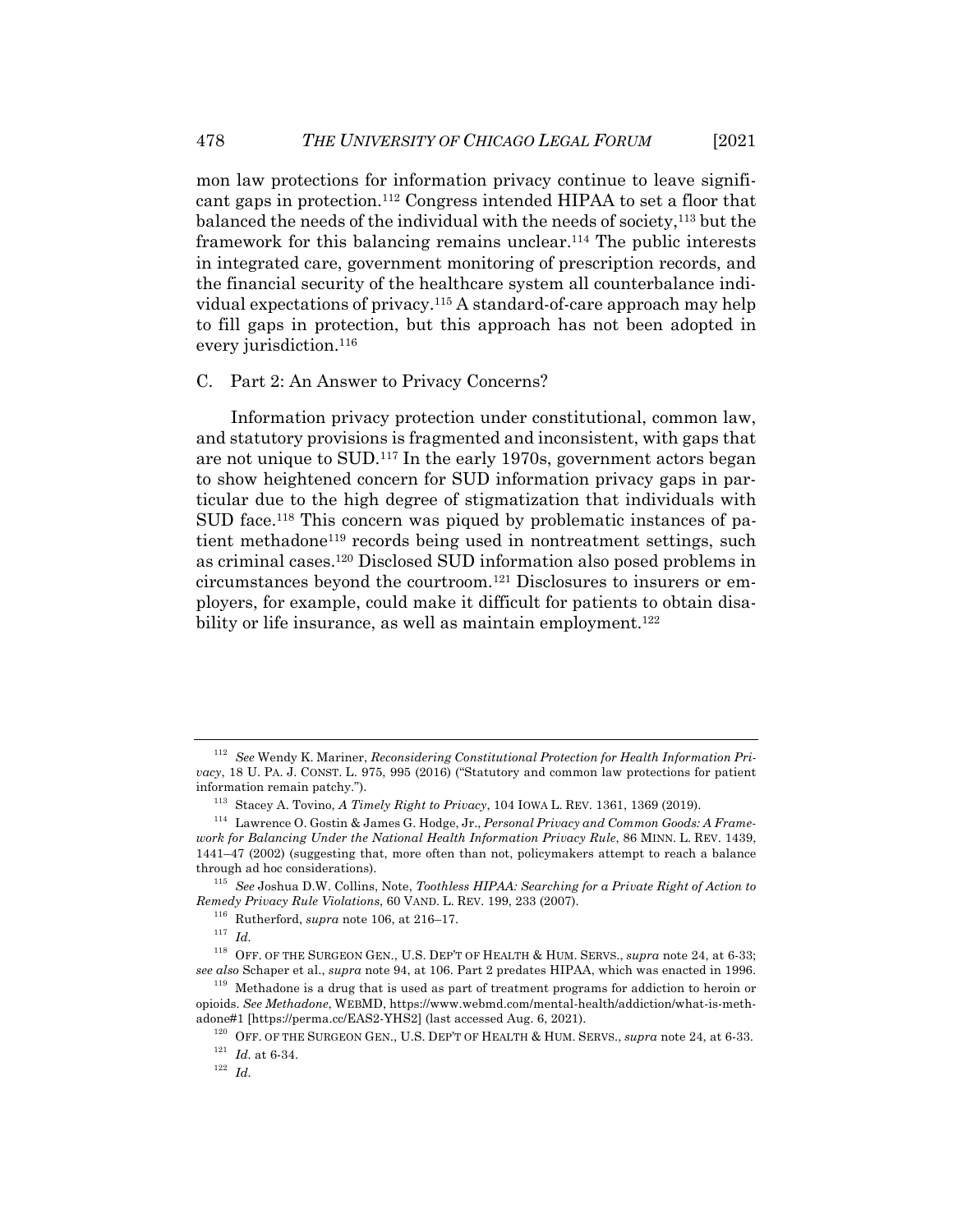These concerns led to federal legislation that specifically protects SUD records.<sup>123</sup> Part 2 was promulgated in  $1975^{124}$  and implements § 543 of the Public Health Service Act.<sup>125</sup> Congress intended Part 2 to ensure that a patient receiving treatment for SUD in a Part 2 program would not face adverse consequences due to treatment participation.<sup>126</sup> Patient privacy advocates hoped to diminish the use of SUD records in criminal proceedings as well as domestic proceedings such as those related to child custody, divorce, or employment.127 Part 2 continues to "place[ ] especially stringent protections around all information that identifies patients as either having a SUD or having had a SUD in the past," including treatment details, diagnoses, and enrollment in SUD programs.128

Importantly, Part 2 initially provided stringent privacy protections that extend beyond HIPAA's protective floor.129 Scholars celebrated these protections as a victory for patient privacy advocates.130 Over time, however, healthcare providers began to voice concern that Part 2's protections were incongruous with the changing face of SUD treatment models.<sup>131</sup>

#### D. The Part 2 Problem

As the opioid epidemic raged on unhindered by treatment facilitation efforts, providers pushed for SUD treatment integration into general medical practice.132 When Congress enacted Part 2, and for most of Part 2's history, standalone addiction treatment settings operated in-

<sup>&</sup>lt;sup>123</sup> OFF. OF THE NAT'L COORDINATOR FOR HEALTH INFO. TECH., SUBSTANCE ABUSE & MENTAL HEALTH SERVS. ADMIN., DISCLOSURE OF SUBSTANCE USE DISORDER PATIENT RECORDS: HOW DO I EXCHANGE PART 2 DATA?, https://www.samhsa.gov/sites/default/files/how-do-i-exchange-part2.pdf [https://perma.cc/YK4G-EQ8N] (last accessed Aug. 6, 2021); *see also* 42 U.S.C. § 290dd-2.

<sup>124</sup> OFF. OF THE NAT'L COORDINATOR FOR HEALTH INFO. TECH., *supra* note 123; *see also* 42 U.S.C. § 290dd-2.

 $^{125}$   $\,$  42 U.S.C. § 290dd-2.

<sup>126</sup> Schaper et al., *supra* note 94, at 106 ("Lawmakers wanted to ensure that individuals in need of SUD treatment would not avoid treatment for fear of arrest; loss of parental rights; employment discrimination; eviction from public housing; or denial of health, disability, or life insurance.").

<sup>127</sup> *Id.*

<sup>128</sup> *Id.*

<sup>129</sup> *See* Soliz, *supra* note 18, at 14.

<sup>130</sup> *See, e.g.*, Heather Baroni et al., *Between a Rock and a Hard Place: Balancing 42 C.F.R. Part 2 with Daily Healthcare Operations*, 31 HEALTH L. 1, 3–4 (2018).

<sup>131</sup> *See* Nicolas Terry et al., *COVID-19: Substance Use Disorder, Privacy, and the CARES Act*, HEALTH AFFS. BLOG (June 8, 2020), https://www.healthaffairs.org/do/10.1377 /hblog20200605.571907/ [https://perma.cc/9DRL-UBQ3].

<sup>132</sup> *See* Campbell, *supra* note 15, at 42.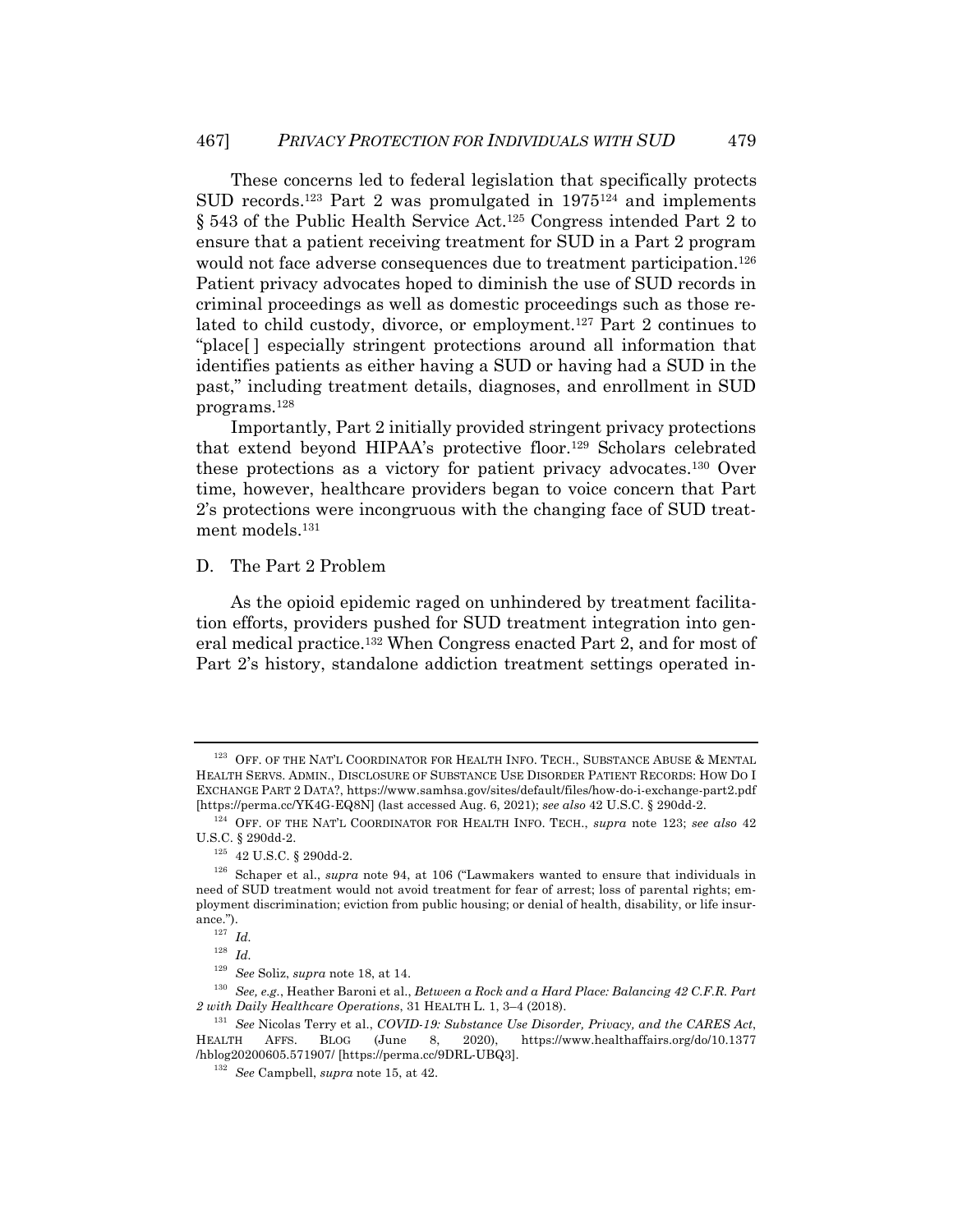dependently, with little need for communicating with external parties.133 A simple treatment center easily managed Part 2's stringent requirements.134

Since Part 2's enactment, however, SUD treatment's gradual integration into mainstream medical settings has complicated SUD treatment.135 Providers have criticized Part 2 for several reasons.136 First, providers were concerned that the extra layer of protection reinforced, rather than mitigated, stigma against individuals with SUD, as was originally intended, due to the necessity of segregating SUD records from the rest of an individual's medical history.137 Next, providers complained that the requirements hindered their ability to provide integrated care—not only did Part 2 requirements lead to significant administrative burden, but they were confusing and led to difficulty updating patient records.138 Updated records are imperative for SUD treatment due to the dangerous interactions among prescription and illicit substances, which can be especially problematic during emergency situations.139 Moreover, empirical research has shown that integrated care is critical to successful recovery from addiction.140

Overall, the burdens of Part 2 resulted in difficulty reconciling privacy protections with the modern, fluid teams that worked to meet patient needs.141 In response, the Substance Abuse and Mental Health Services Administration<sup>142</sup> (SAMHSA) repeatedly attempted to align Part 2 with contemporary health systems.<sup>143</sup> SAMHSA made regulatory changes to Part 2 in January 2017, January 2018,144 and August 2020, each time resulting in intense debate.<sup>145</sup> While health providers tended

<sup>133</sup> *Id.*

<sup>134</sup> *Id.*

 $^{135}$   $\emph{Id.}$  at 42–43.

<sup>136</sup> Schaper et al., *supra* note 94, at 107.

<sup>137</sup> *Id.*

<sup>138</sup> *Id.*

 $139$  *Id.* (noting that, for example, if a provider is unaware that a patient is undergoing medication-assisted treatment, that physician may prescribe a medication that interacts with the opioiddependence medication, increasing the risk of side effects).

<sup>140</sup> *See, e.g.*, Caroline Carney, *The Importance of Integrated Care in Fighting Opioid Use Disorder*, AJMC (May 18, 2018), www.ajmc.com/contributor/caroline-carney/2018/05/the-importanceof-integrated-care-in-fighting-opioid-addiction [https://perma.cc/E82M-KAMA].

<sup>141</sup> Confidentiality of Substance Use Disorder Patient Records, 85 Fed. Reg. 42,986, 43,002 (July 15, 2020).

<sup>&</sup>lt;sup>142</sup> SAMHSA is an agency within HHS that advances public health efforts to reduce the impact of substance use-related disorders and mental illness. *See About Us*, SUBSTANCE ABUSE & MENTAL HEALTH SERVS. ADMIN., https://www.samhsa.gov/about-us [https://perma.cc/LN2C-ARF9].

<sup>143</sup> Campbell, *supra* note 15, at 43.

<sup>144</sup> *Id.*

<sup>145</sup> *See* Confidentiality of Substance Use Disorder Patient Records, 85 Fed. Reg. 42,986, 42,987 (July 15, 2020).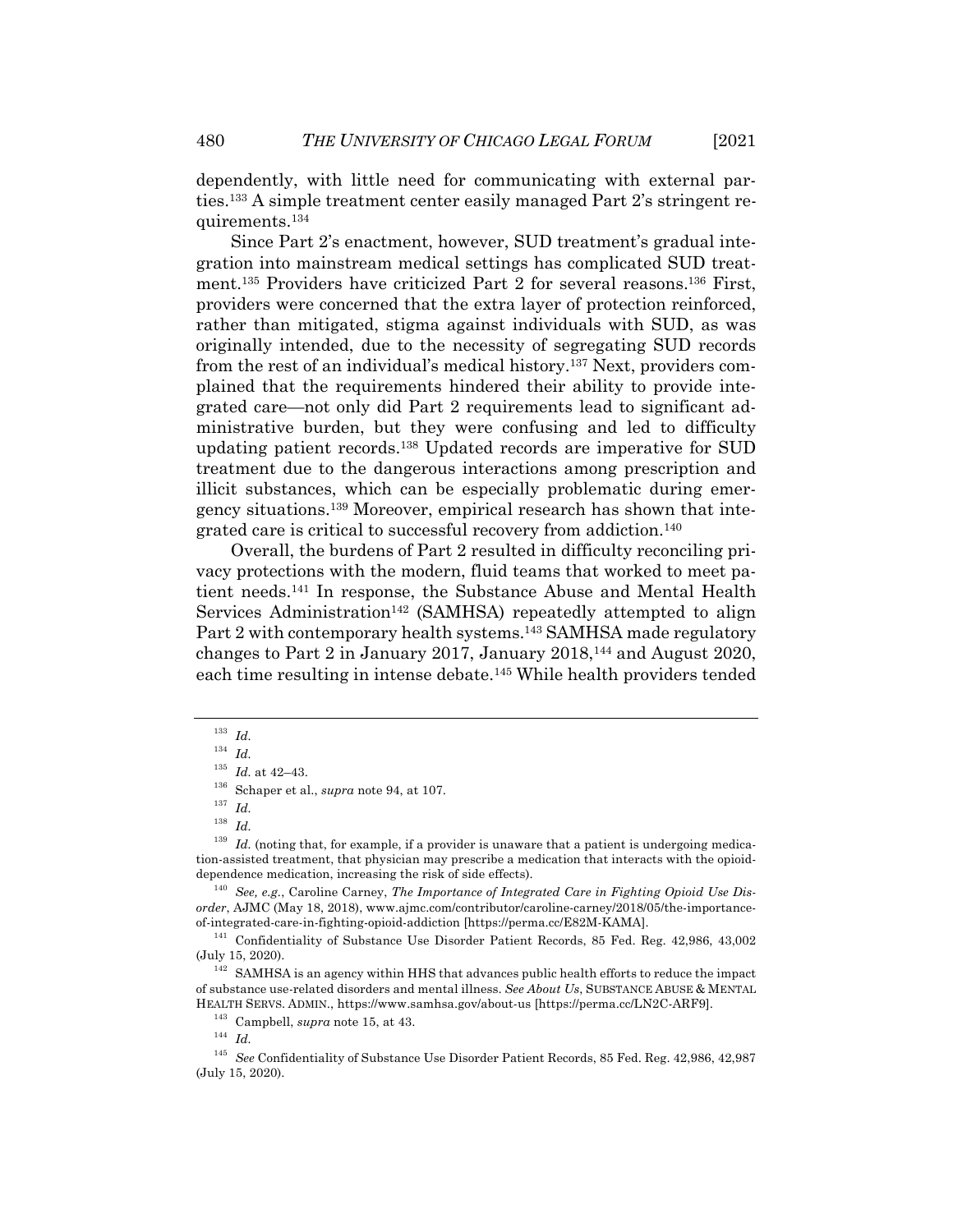to support the revisions, advocacy groups raised concerns that the changes limited patient protections.146

#### E. Antidiscrimination Protections: Another Avenue for Relief

For individuals with SUD, antidiscrimination protections can serve as a supplement to fragmented, inconsistent, or otherwise limited privacy protections. Privacy and antidiscrimination laws are conceptually related.147 Protecting privacy can prevent discrimination by restricting access to the information that forms the basis of discrimination,<sup>148</sup> and antidiscrimination law can provide protection after private information is released. Some individuals with SUD are protected from discrimination by federal disability law.149

Opioid addiction is a disability under § 504 of the Vocational Rehabilitation Act of 1973150 (Rehabilitation Act), the Americans with Disabilities Act<sup>151</sup> (ADA), § 1557 of the Affordable Care Act<sup>152</sup> (ACA), and §§ 3601–3619 of the Fair Housing Act.153 Disability law protects only a limited set of individuals with SUD: (1) "individuals who have successfully completed a supervised drug rehabilitation program, or are otherwise rehabilitated, and are not currently engaged in the illegal use of drugs," (2) individuals who are participating in a supervised drug rehabilitation program and are currently not engaging in the illegal use of drugs," and (3) "individuals who are only erroneously thought to be engaging in the illegal use of drugs."154 Thus patients with SUD who are *currently using* illegal drugs, as opposed to *recovering* individuals who are not currently using, are not protected under existing antidiscrimination law.155

Whether the law considers an individual to be "currently using" illegal drugs depends on the circumstances.156 The House Report for the

<sup>146</sup> Campbell, *supra* note 15, at 43.

<sup>147</sup> *See* Jessica L. Roberts, *Protecting Privacy to Prevent Discrimination*, 56 WM. & MARY L. REV. 2097, 2097 (2015).

<sup>148</sup> *Id.*

 $^{149}\,$  OFF. FOR C.R., U.S. DEP'T OF HEALTH & HUM. SERVS., FACT SHEET: DRUG ADDICTION AND FEDERAL DISABILITY RIGHTS LAWS (Oct. 25, 2018), https://www.hhs.gov/sites/default/files/drug-addiction-aand-federal-disability-rights-laws-fact-sheet.pdf [https://perma.cc/L6PU-859S].

 $^{150}$  29 U.S.C.  $\S$  791 (1973).

<sup>151</sup> 42 U.S.C. § 12101 (1992).

 $^{152}$  Pub. L. No. 111-148, 124 Stat. 119 (2010) (codified as amended at 42 U.S.C. § 18001).

<sup>153</sup> 42 U.S.C. § 3601 (1968).

<sup>154</sup> OFF. FOR C.R., U.S. DEP'T OF HEALTH & HUM. SERVS., *supra* note 149.

<sup>155</sup> OFF. OF THE SURGEON GEN., U.S. DEP'T OF HEALTH & HUM. SERVS., *supra* note 24, at 6-34. *But see* OFF. FOR C.R., U.S. DEP'T OF HEALTH & HUM. SERVS., *supra* note 149 (noting that current illegal use of drugs is *not* grounds for denial of health services).

<sup>156</sup> U.S. COMM'N ON C.R., SHARING THE DREAM: IS THE ADA ACCOMMODATING ALL?, ch. 4 (Oct. 2000), https://www.usccr.gov/pubs/ada/main.htm [https://perma.cc/YM2M-H9DP] (ebook) ("There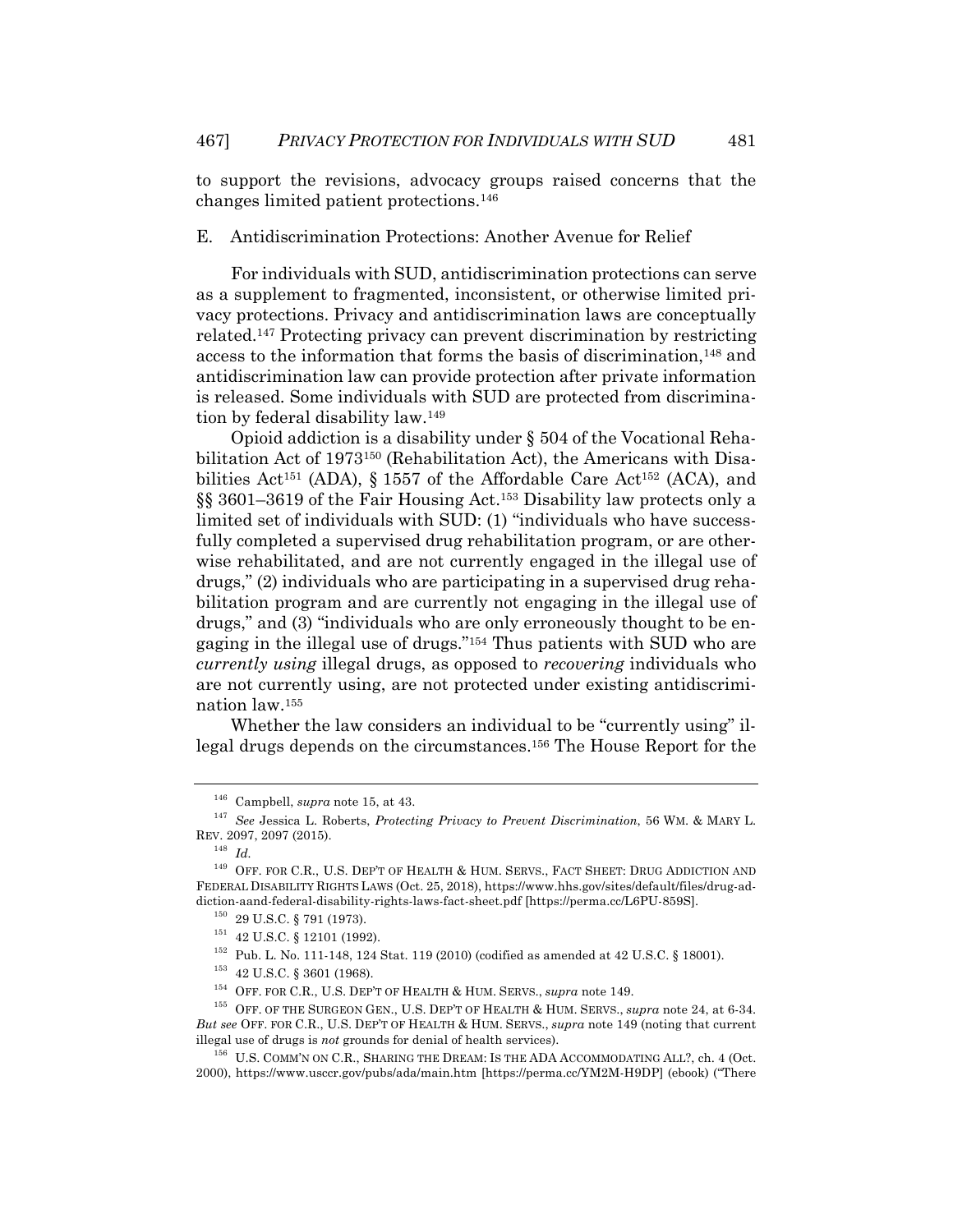ADA clarifies that individuals with "current" abuse are individuals whose illegal use of drugs is recent enough to support a reasonable belief that the individual is presently using drugs.157 The trier of fact, therefore, is given discretion in determining whether an individual is currently using or in recovery,<sup>158</sup> and the "current use" versus "recovery" distinction carries a significant degree of weight.159

Relatedly, federal antidiscrimination law excludes any individual with SUD who "pose[s] a direct threat to the health or safety of other individuals in the workplace."160 Entities, such as employers, are entitled to make individualized assessments of risk based on reasonable judgement that relies on "current medical knowledge or on the best available objective evidence, to ascertain the nature, duration, and severity of the risk."161 They can also consider "the probability that the potential injury will actually occur" and "whether reasonable modifications of policies, practices, or procedures will mitigate the risk."162 Courts have struggled to evaluate these risks.163 Often, individuals with SUD are engaged in illegal activity, and detoxification and rehabilitation frequently require extended absence from work, making these exclusions more problematic for individuals with SUD relative to individuals with other disabilities.164

Despite these challenges, administrative agencies and courts interpreting federal disability laws have required employers to provide "reasonable accommodations" for otherwise qualified individuals.165 For example, individuals receiving medication-assisted treatment—a type of treatment using federally approved medications such as methadone,

<sup>159</sup> *See* OFF. FOR C.R., U.S. DEP'T OF HEALTH & HUM. SERVS., *supra* note 149.

is insufficient law on the issue right now and it is causing great difficulty for employers to determine exactly when they may take discipline against an employee." (internal quotation marks omitted)).

<sup>157</sup> *See* H.R. REP. No. 101-596, at 64 (1990) (Conf. Rep.), *as reprinted in* 1990 U.S.C.C.A.N. 565, 573.158 *See* U.S. COMM'N ON C.R., SHARING THE DREAM: IS THE ADA ACCOMMODATING ALL?, *supra*

note 156; *see also* Elie G. Aoun & Paul S. Appelbaum, *Ten Years After the ADA Amendment Act (2008): The Relationship Between ADA Employment Discrimination and Substance Use Disorders*, 70 PSYCHIATRIC SERVS. 596, 601 (2019) (noting that some courts consider the "duration of abstinence, the potential impact of substance use on work performance, and the nature of the job").

<sup>160</sup> *See, e.g.*, 42 U.S.C. § 12113(b).

<sup>&</sup>lt;sup>161</sup> CTR. FOR SUBSTANCE ABUSE TREATMENT, TREATMENT IMPROVEMENT PROTOCOL SERIES 38, INTEGRATING SUBSTANCE ABUSE TREATMENT AND VOCATIONAL SERVICES 121 (2000) (citation omitted).<br><sup>162</sup> *Id.* (quotation mark and citation omitted).

<sup>163</sup> *See* Anne Robbins, Note, *Employment Discrimination Against Substance Abusers: The Federal Response*, 33 B.C. L. REV. 155, 157 (1991) ("The ADA [ ] leaves unclear whether courts should hold substance abusers to the same, or to a different, standard than they hold individuals with other disabilities.").

<sup>164</sup> *Id.* at 156.

<sup>165</sup> *Id.* at 163.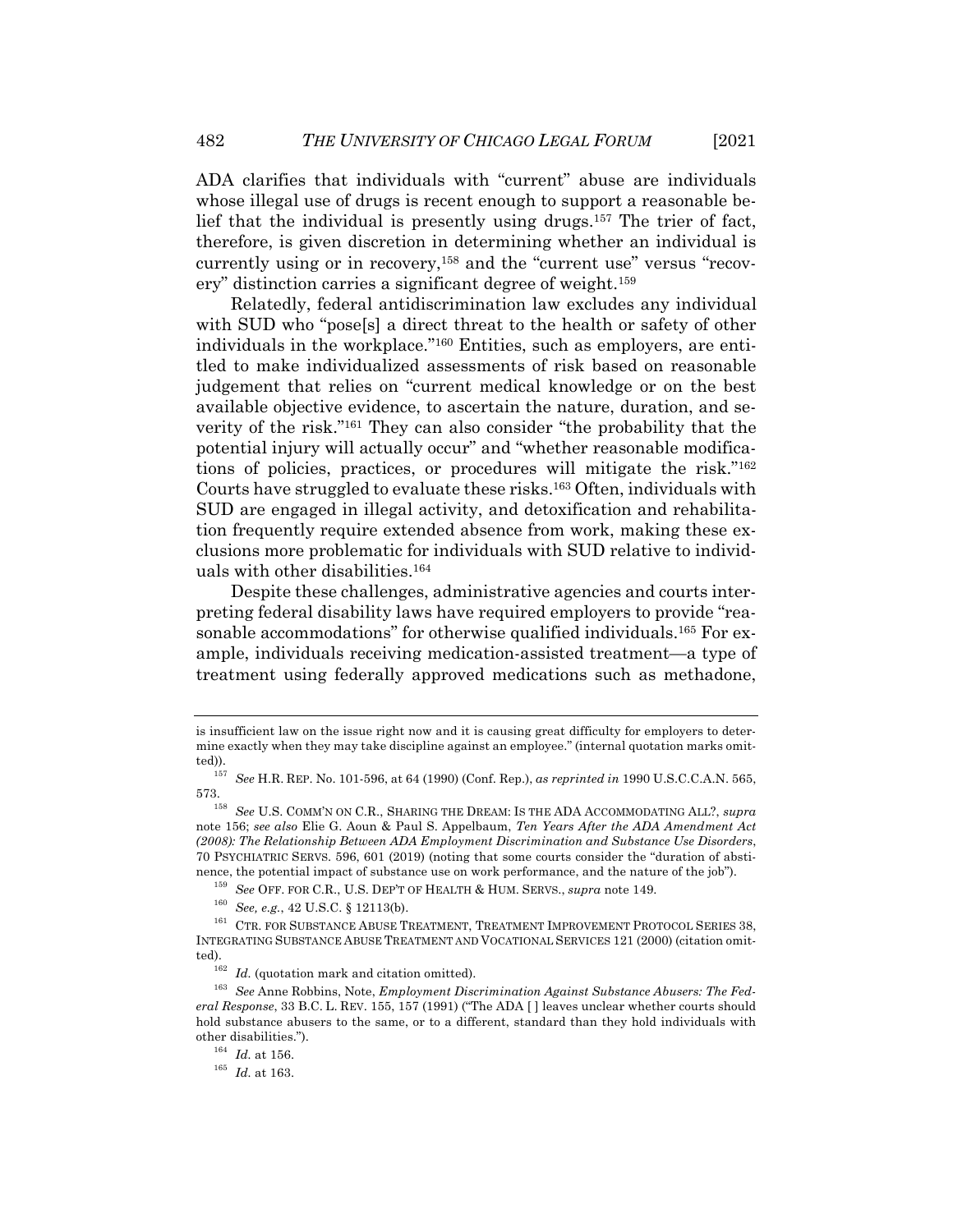buprenorphine, and naltrexone—in theory cannot be denied protection under federal disability law on the basis of that treatment as long as they are otherwise qualified.<sup>166</sup> Yet employers may still heavily scrutinize patients participating in medication-assisted treatment and implement drug-free workplaces that disincentivize or prohibit their employment.167 Employers may have difficulty providing accommodations because individuals that are enrolled in or have completed SUD treatment programs relapse at an unpredictable rate.168 Public employers can test employees for substance use and terminate employees who have relapsed regardless of whether they are enrolled in treatment.<sup>169</sup> It is challenging to predict what a reasonable accommodation might entail because judges are given discretion in this determination.170

Consequently, predicting when an individual with SUD will be protected under antidiscrimination laws is complicated. Individuals with SUD who are "currently using" illegal drugs or who pose a direct threat to the health and safety of others are not protected, but there is no bright line to determine who is currently using or a direct threat. Moreover, even though employers are required to provide reasonable accommodations for otherwise qualified individuals, the high degree of judicial discretion in defining both "reasonable" and "qualified" makes determinations unpredictable.

In light of this unpredictability, both antidiscrimination and privacy laws leave individuals with SUD vulnerable to discrimination. The CARES Act, however, may offer a solution.

<sup>&</sup>lt;sup>166</sup> OFF. FOR C.R., U.S. DEP'T OF HEALTH & HUM. SERVS., *supra* note 149.

<sup>&</sup>lt;sup>167</sup> Francis, *supra* note 5, at 907–08 (explaining, for example, that drug-free workplace policies such as no-tolerance, random drug testing expose individuals with SUD to adverse consequences at work).

<sup>168</sup> Robbins, *supra* note 163, at 156.

<sup>169</sup> *See* Michael S. Cecere & Philip B. Rosen, *Legal Implications of Substance Abuse Testing in the Workplace*, 62 NOTRE DAME L. REV. 859, 861–65 (1987). Because courts have found substance use testing by public employers to be a search and seizure subject to Fourth Amendment balancing, this ability is not without limit. *Id.* at 861. But "[w]hat is unreasonable in a given case depends upon its facts," and courts are likely to find government interference to be less objectionable where the government regulates for public safety. *Id.*

<sup>170</sup> *See, e.g.*, McElrath v. Kemp, 714 F. Supp. 23, 27–28 (D.D.C. 1989) (determining that an employer did not offer a reasonable accommodation after the employer did not consider the possibility of offering leave without pay to undergo treatment); Lemere v. Burnley, 683 F. Supp. 275, 278 (D.D.C. 1988) (determining that a reasonable accommodation might include a leave of absence); Callicotte v. Carlucci, 698 F. Supp. 944, 949–50 (D.D.C. 1988) (determining that an employer did not offer a reasonable accommodation after the employer did not offer the employee a second opportunity for treatment when she relapsed).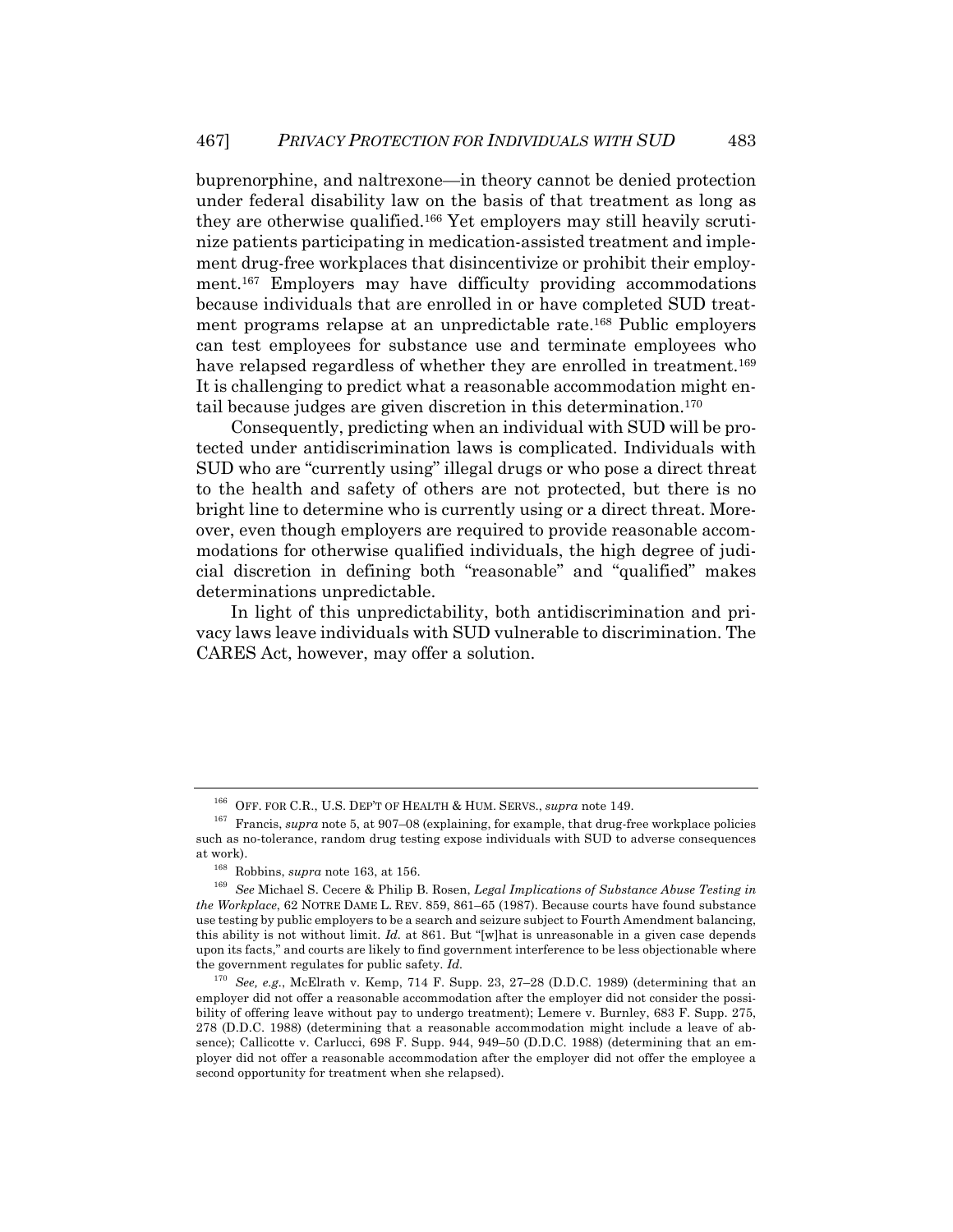#### III. THE CARES ACT PART 2 MODIFICATIONS

On March 27, 2020, President Trump signed the CARES Act into law.171 Section 3321 of the CARES Act "substantially amended several sections of the Part 2 authorizing statute."<sup>172</sup> The statutory amendments went into effect on March 27, 2021.173 These modifications (the "CARES Act Modifications") were prompted by the ongoing need to better situate Part 2 among advances in the healthcare system.174 Congress intended the modifications to more closely align Part 2 standards with HIPAA and allow greater flexibility for healthcare providers to share records.175 These changes are a result of the ongoing movement to facilitate information exchange while balancing the legitimate privacy concerns of patients.176 This Part examines the CARES Act Modifications in detail. It first reviews the new reduced consent requirements, then discusses the new antidiscrimination provision. It ultimately juxtaposes the consent requirements with the antidiscrimination provision and evaluates their balance of protections.

#### A. Reduced Consent Requirements: A Step Back

Significantly, the CARES Act Modifications reduced previous written patient consent requirements (hereinafter referred to as the "Consent Modifications") in § 2.31. The original Part 2 consent provision required written patient consent *each time* that information was shared outside the treatment facility<sup>177</sup>—a more stringent requirement than HIPAA's open sharing allowance among providers for treatment purposes. The Consent Modifications, however, permit a patient to give written consent "*once* for all [] future uses or disclosures for purposes of treatment, payment, and health care operations," as permitted by HIPAA.178 The Consent Modifications coincide with recent regulatory

<sup>175</sup> *Id.*

<sup>171</sup> Pub. L. No. 116-136, 132 Stat. 281 (2020); *see also* Confidentiality of Substance Use Disorder Patient Records, 85 Fed. Reg. 42,986, 42,987 (July 15, 2020).

<sup>&</sup>lt;sup>172</sup> Confidentiality of Substance Use Disorder Patient Records, 85 Fed. Reg. at 42,987.

<sup>&</sup>lt;sup>173</sup> *Id.* As of April 9, 2021, SAMHSA began working with the HHS Office for Civil Rights on a Notice of Proposed Rulemaking to implement CARES Act Modifications in new regulations. *Statement on 42 CFR Part 2 Amendments Process*, SUBSTANCE ABUSE & MENTAL HEALTH SERVS. ADMIN. (Apr. 9, 2021), https://www.samhsa.gov/newsroom/statements/2021/42-cfr-part-2-amendments-process [https://perma.cc/R32N-XTA2].

 $^{174}\,$  Confidentiality of Substance Use Disorder Patient Records, 85 Fed. Reg. at 42,987.

<sup>176</sup> *See* Gina Bertolini et al., *What Comes Next for Part 2? The CARES Act's Surprising Overhaul of the Controversial Law Protecting the Confidentiality of Substance Use Disorder Records*, JD SUPRA (Apr. 17, 2020), https://www.jdsupra.com/legalnews/what-comes-next-for-part-2-thecares-70074/ [https://perma.cc/56YA-YVJW].

<sup>177</sup> Schaper et al., *supra* note 94, at 106.

 $178$  42 U.S.C. § 290dd-2(b)(1)(C) (emphasis added). The regulations provide a mechanism for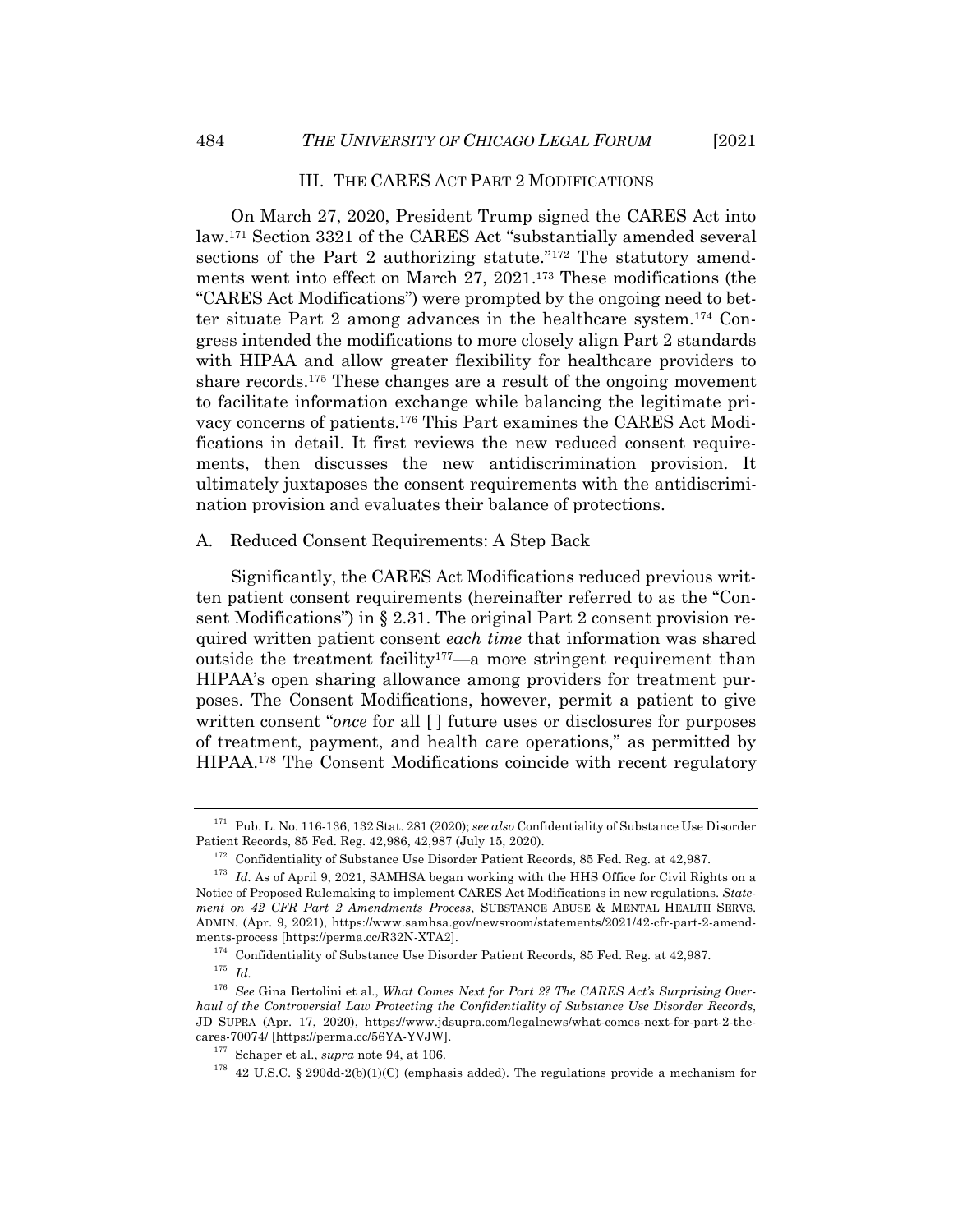changes to Part 2179 that allow treatment programs to disclose dispensing and prescribing data to prescription drug monitoring programs<sup>180</sup> (commonly referred to as "PDMPs"), subject to consent and as required by state law.181

In the past, reductions in Part 2 consent requirements have sparked concern—namely, fear that records would be given to "interconnected health care systems, unknown future entities, and vendors with only one general consent and signature."<sup>182</sup> The harm of such disclosures lies in reduced patient control over information sharing, as information is shared with neither patient knowledge nor explicit consent.183 Widespread sharing, due to both the Consent Modifications and PDMP permission, increases the risk that SUD information will be misused.184 While HIPAA has always allowed wide data sharing, the spread of SUD data has the potential to be used in an especially pernicious manner given the considerable stigmatization surrounding SUD diagnoses.185 There is also risk of harm stemming from currently limited scrutiny over PDMP functioning, especially as the opioid crisis has resulted in the rapid expansion in number, scope, and legal authority of PDMPs.186

A particular concern in light of the Consent Modifications and wide sharing capabilities is that Part 2—like HIPAA—does not provide a private right of action.187 Until recently, penalties for Part 2 violations carried criminal fines, and individuals were required to report violations to SAMHSA and the Department of Justice.188 Federal enforcement of

<sup>182</sup> Confidentiality of Substance Use Disorder Patient Records, 85 Fed. Reg. at 43,003.

<sup>183</sup> *Id.*

<sup>184</sup> Leo Beletsky, *Deploying Prescription Drug Monitoring to Address the Overdose Crisis: Ideology Meets Reality*, 15 IND. HEALTH L. REV. 139, 167–68 (2018).

<sup>185</sup> *See* Terry et al., *supra* note 131.

<sup>186</sup> Beletsky, *supra* note 184, at 167–179 (emphasizing that government surveillance systems can perpetuate biases and have a disproportionate impact on underprivileged citizens).

<sup>187</sup> *See, e.g.*, Doe v. Broderick, 225 F.3d 440, 446–49 (4th Cir. 2000); Chapa v. Adams, 168 F.3d 1036, 1037–38 (7th Cir. 1999); Ellison v. Cocke County, 63 F.3d 467, 470 (6th Cir. 1995).

<sup>188</sup> Mitchell Berger, *Confidentiality of Substance Use Disorder Patient Records Final Rule (42 CFR Part 2)*, RSAT CONF. (Aug. 2017), https://www.rsat-tta.com/Files/Confidentiality-Rules-and-

revoking consent at  $42$  C.F.R. §  $290dd-2(b)(1)(c)$ .

 $^{179}$   $\,$  42 C.F.R. § 2.36 (2020).

<sup>180</sup> PDMPs are state-based programs that track prescription patterns. Terry et al., *supra* note 131. Practitioners, state medical and pharmacy boards, and others can access PDMP information about prescribing and patient behaviors and monitor signs of prescription diversion, misuse, and abuse. Michael C. Barnes & Daniel C. McClughen, *Warm Handoffs: The Duty of and Legal Issues Surrounding Emergency Departments in Reducing the Risk of Subsequent Drug Overdoses*, 48 U. MEM. L. REV. 1099, 1150 (2018).

<sup>181</sup> Confidentiality of Substance Use Disorder Patient Records, 85 Fed. Reg. 42,986, 42,988 (July 15, 2020); *see also* Soliz, *supra* note 18, at 18 ("A critical component of identifying, understanding, and combatting the opioid epidemic has been access to information about . . . who is suffering, where, why, how they are being treated, and are those treatments successful.").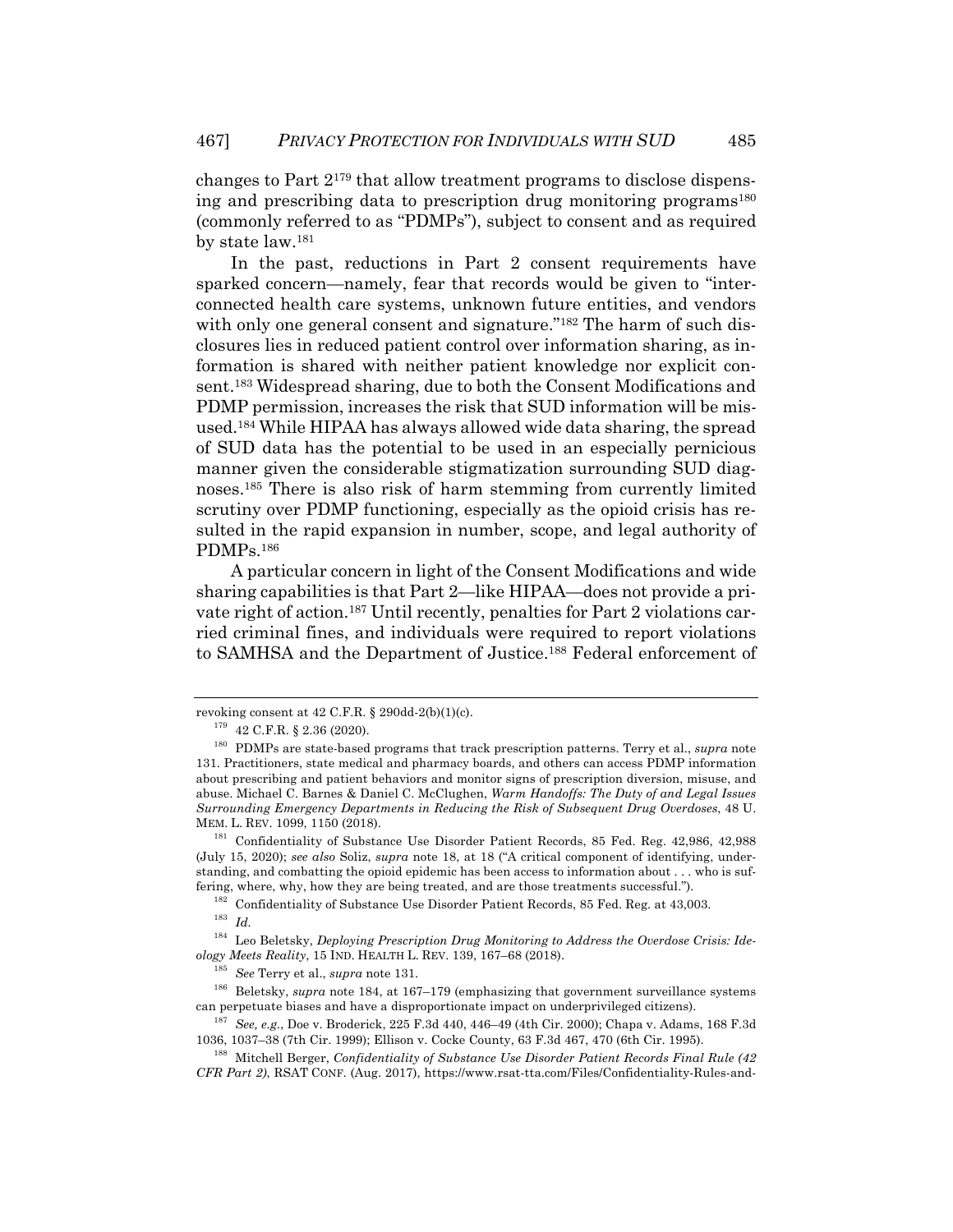Part 2 was practically nonexistent.189 The CARES Act, however, aligned Part 2 penalties with the penalties under HIPAA.190 There is hope that aligning Part 2 enforcement with HIPAA enforcement will result in heightened federal scrutiny for SUD records and that this scrutiny will help to counterbalance the CARES Act Modifications that permit broad record sharing.191

#### B. New Antidiscrimination Provision: A Step Forward

The new antidiscrimination provision may also help to counterbalance the Consent Modifications. As discussed above,<sup>192</sup> Part 2 was originally enacted because lawmakers did not want to deter individuals from seeking out treatment for fear of arrest; loss of parental rights; employment discrimination; eviction from public housing; or denial of health, disability, or life insurance.<sup>193</sup> Legislators reasoned that especially stringent protections for SUD records minimized the risk that other entities would be able to easily access personal health information and discriminate using that information.194 The CARES Act Modifications have increased the risk that health information is accessible to other entities, but this risk is counterbalanced with a new antidiscrimination provision.195 The provision prohibits discrimination by any entity on the basis of information received from SUD records for healthcare, employment, worker's compensation, housing, and social services and benefits.<sup>196</sup>

The new, broad antidiscrimination provision in the CARES Act Modifications provides an additional avenue of protection for individuals with SUD following disclosure of treatment records. The antidiscrimination provision was included to balance out the reduced privacy

Regulations\_BERGER-(1) [https://perma.cc/V3UB-MYT4].

<sup>189</sup> *See* Alex Dworkowitz, *The CARES Act Brings Key Changes to the SUD Confidentiality Statute*, JD SUPRA (Apr. 22, 2020), https://www.jdsupra.com/legalnews/the-cares-act-brings-keychanges-to-the-55845/ [https://perma.cc/GP8G-KY6E]. It has been suggested that Part 2 was likely to be construed in favor of the violator, similar to other criminal statutes. Berger, *supra* note 188.

<sup>190</sup> Bertolini et al., *supra* note 176.

<sup>191</sup> Dworkowitz, *supra* note 189.

<sup>192</sup> *Supra* Part II.C.

<sup>193</sup> Schaper et al., *supra* note 94, at 106.

<sup>194</sup> *Id.*

<sup>195</sup> *See* 42 U.S.C. § 290dd-2(i); Confidentiality of Substance Use Disorder Patient Records, 85 Fed. Reg. 42,986, 42,987, n.3 (July 15, 2020).

<sup>196</sup> *See* Adam J. Hepworth & Jennifer J. Hennessy, *COVID-19: CARES Act Overhauls Federal Substance Use Disorder Privacy Law*, FOLEY & LARDNER (Mar. 26, 2020), https://www.foley.com/en/insights/publications/2020/03/covid19-cares-act-federal-substance-privacy-law [https://perma.cc/WN7C-STV8].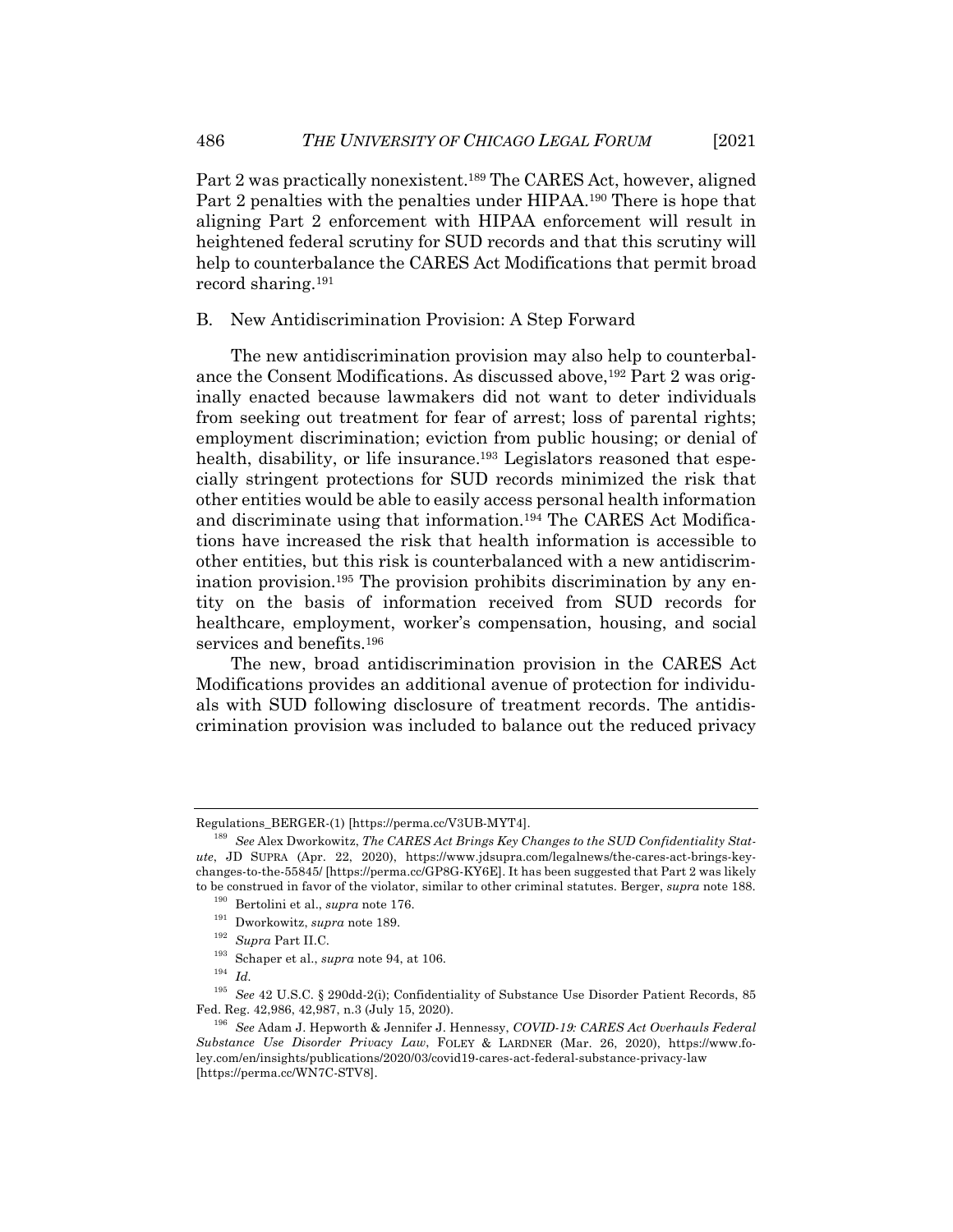protection under Part 2 following its alignment with HIPAA standards.197 Moreover, the modifications incorporate a rhetorical change from "substance abuse" to "substance use disorder" that commentators perceive as an additional effort toward combatting stigmatization.198 The impact of the antidiscrimination provision and rhetorical change remains to be seen; likely, the scope of the impact lies in the government's enforcement.199

#### C. COVID-19: Tipping the Scale

The COVID-19 pandemic has reinvigorated discourse regarding information privacy protections in the healthcare sector more broadly.200 Social distancing mandates have made access to healthcare more difficult across the board, but treatment inaccessibility is a special concern for patients with SUD.201 Without treatment continuity, the risk of relapse and withdrawal is dangerously elevated and compromises longterm treatment success.202 Social distancing increases the risk of overdose without intervention as well as difficulty accessing resources like syringe services programs.203 Increased caseload at emergency departments reduces the likelihood that SUD cases will be prioritized when making resource determinations.204

When the pandemic began to sweep the nation, federal agencies were quick to waive several rigid legal requirements that had previously acted as barriers to treatment.205 To improve treatment access during the pandemic, the Drug Enforcement Agency (DEA) temporarily suspended barriers to the use of telehealth services in providing medication-assisted treatment.206 SAMHSA increased flexibility in SUD

<sup>205</sup> Oliva, *supra* note 20.

<sup>197</sup> Terry et al., *supra* note 131.

<sup>198</sup> *Id.*

<sup>199</sup> *Id.*

<sup>200</sup> *See, e.g.*, Sheila Limmroth, *Influence of COVID-19 on a HIPAA Training and Education Program*, 22 J. HEALTH CARE COMPLIANCE 49, 49 (2020).

<sup>&</sup>lt;sup>201</sup> G. Caleb Alexander et al., *An Epidemic in the Midst of a Pandemic: Opioid Use Disorder and COVID-19*, 173 ANNALS INTERNAL MED. 57, 57 (2020).

<sup>202</sup> *See, e.g.*, Jeanne A. Schaefer et al., *Continuity of Care Practices and Substance Use Disorder Patients' Engagement in Continuing Care*, 43 MED. CARE 1234, 1239 (2005).

<sup>203</sup> Nora D. Volkow, *Collision of the COVID-19 and Addiction Epidemics*, 173 ANNALS INTERNAL MED. 61 (2020). Syringe service programs are community-based programs that are intended to facilitate access to sterile syringes and other equipment to individuals suffering from SUD. *Syringe Services Programs*, NIDA, https://www.drugabuse.gov/drug-topics/syringe-servicesprograms [https://perma.cc/2YLX-R5HZ] (last accessed July 28, 2021). They are intended to reduce the spread of infectious diseases. *Id.*

<sup>204</sup> Volkow, *supra* note 203.

<sup>206</sup> Thomas B. Ferrante & Sunny J. Levine, *COVID-19: DEA Confirms Public Health Emergency Exception for Telemedicine Prescribing of Controlled Substances*, FOLEY & LARDNER LLP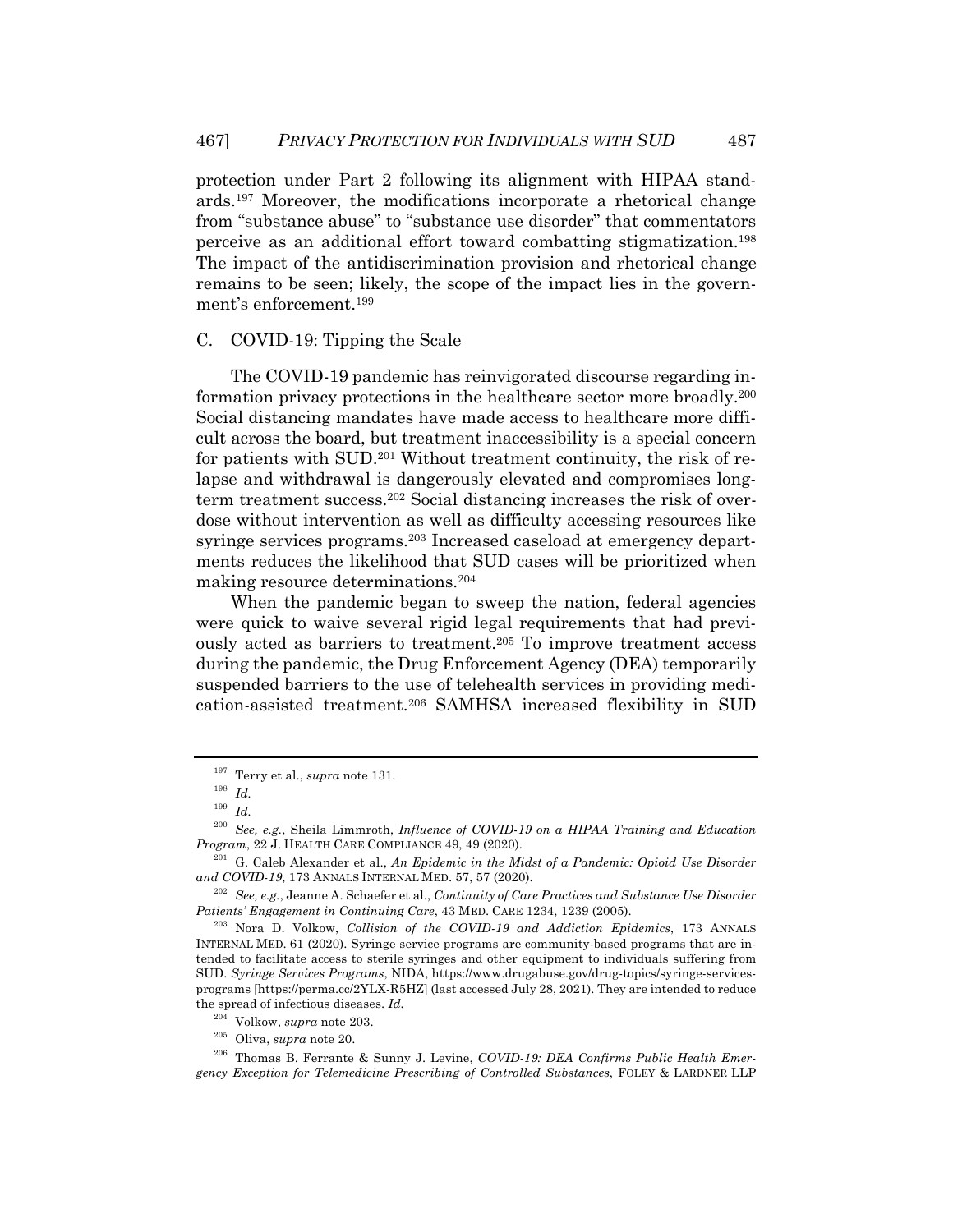pharmacotherapy by allowing patients to obtain a greater supply of medication doses and waiving requirements for written patient consent forms.207 Overall, the pandemic has amplified the need for integrated treatment among SUD service providers, who face real challenges in ensuring patient safety when prescribing medications to those at risk for overdose.<sup>208</sup>

Moreover, the pandemic has heightened the need for comprehensive case management for individuals with SUD, ideally with connections to housing and social services.<sup>209</sup> SUD patients often face unstable employment, which, combined with loss of housing and food insecurity, contributes to relapse risk.210 According to some estimates, "suspected overdoses increased nationally by 18 percent, 29 percent, and 42 percent in March, April, and May 2020, respectively."211 Experts speculate that the COVID-19 SUD treatment reforms are not sustainable solutions to the opioid crisis that has been exacerbated by the pandemic.<sup>212</sup>

## IV. PART 2 AND COVID-19: ASKING FOR FORGIVENESS, NOT **PERMISSION**

Barriers to SUD treatment, as highlighted by the pandemic, are tremendous.213 The CARES Act Modifications were intended to improve access to integrated care after an individual seeks treatment.<sup>214</sup> The liberalization of previously stringent Part 2 privacy protections, however, has raised concern that SUD treatment information will be misused.<sup>215</sup> and options for recovery following misuse are limited. The new Part 2 antidiscrimination provision helps temper criticism and may serve as a legislative form of balancing.216 Aligning Part 2 penalties with HIPAA penalties may increase scrutiny of Part 2 compliance, which also helps to counter privacy concerns.<sup>217</sup>

<sup>(</sup>Mar. 18, 2020), https://www.foley.com/en/insights/publications/2020/03/covid19-public-health-exception-telemedicine [https://perma.cc/L55R-FNLP].

<sup>207</sup> *COVID-19 Public Health Emergency Response and 42 CFR Part 2 Guidance*, SUBSTANCE ABUSE & MENTAL HEALTH SERVS. ADMIN. (Mar. 19, 2020), https://www.samhsa.gov/sites/default /files/covid-19-42-cfr-part-2-guidance-03192020.pdf [https://perma.cc/Z3TK-8G5P].

<sup>208</sup> Alexander et al., *supra* note 201, at 57.

<sup>209</sup> *Id.* at 57–58.

 $^{210}\,$   $Id.\,$  at 57.

<sup>211</sup> Oliva, *supra* note 20.

<sup>212</sup> *Id.*

<sup>213</sup> *See, e.g.*, Elizabeth A. Samuels et al., *Innovation During COVID-19: Improving Addiction Treatment Access*, 14 J. ADDICTION MED. e8 (2020).

<sup>214</sup> Frazier & Connelly, *supra* note 7, at 42.

<sup>215</sup> Beletsky, *supra* note 184, at 167–68.

<sup>216</sup> Bertolini et al., *supra* note 176.

<sup>217</sup> *Id.*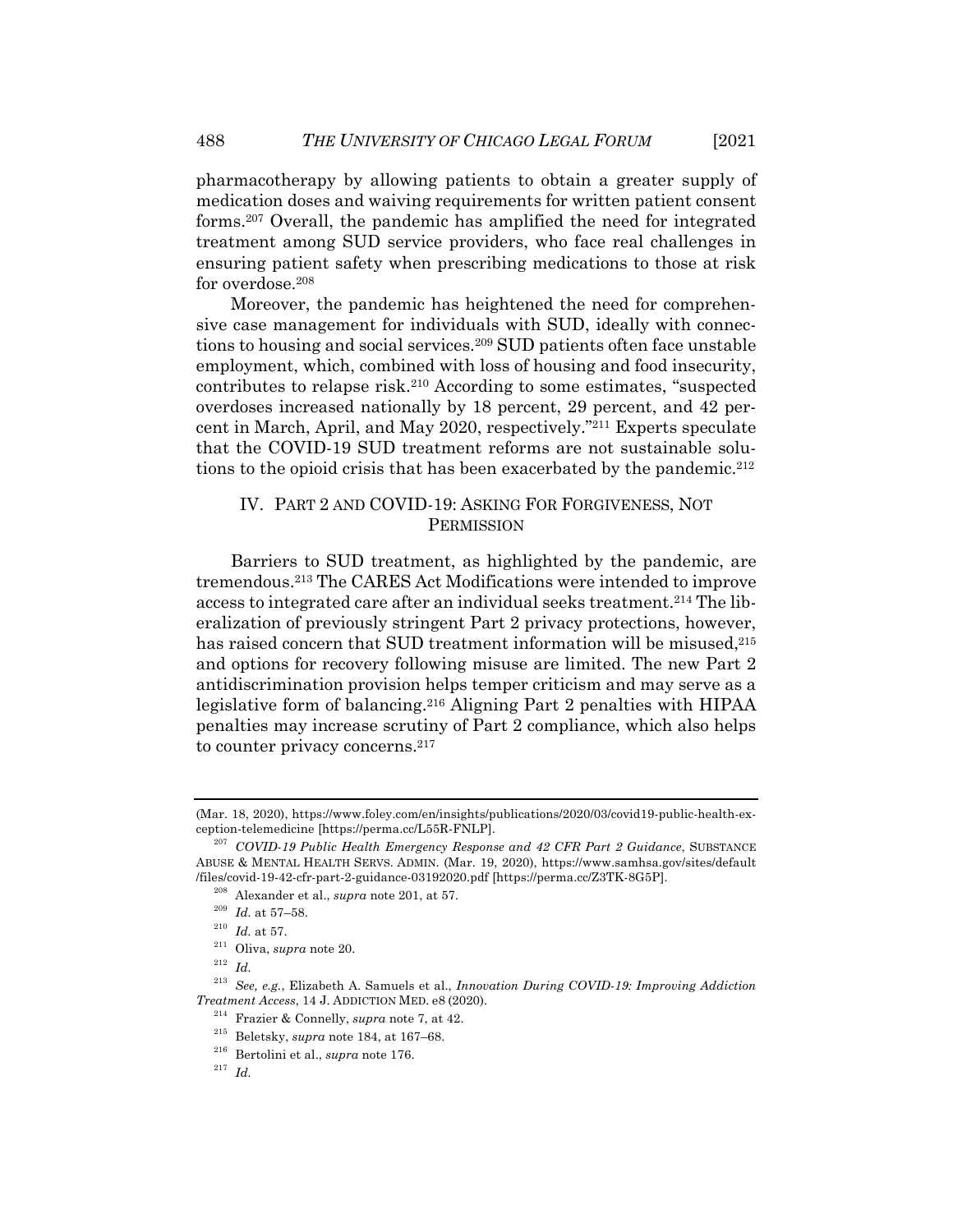Part 2 strikes a balance, but is it enough? Part 2 is illustrative of the difficult equilibrium between individual privacy expectations and the public health interest in efficient and effective SUD treatment.218 The modifications also illustrate the potential for robust antidiscrimination protections to provide facilitate recovery following misuse of personal health information. The remainder of this Comment will address whether the CARES Act Modifications strike an adequate and sustainable balance between individual privacy interests and societal interests in public health and data aggregation. Further, it will examine the potential for alternative privacy protections to impact this balance and suggest that the pandemic may tip the scale, underscoring the need for heightened legal protections for individuals receiving SUD treatment. Last, this Comment will evaluate whether the CARES Act Modifications are sensitive to widespread stigmatization concerns and scrutinize whether the Part 2 antidiscrimination provision can close gaps in privacy protections available to individuals with SUD.

#### A. Privacy Protections Are Unstable

As described above, there are currently three forms of protection for an individual's right to information privacy: constitutional, common law, and statutory protections.<sup>219</sup> All three are unstable and inadequate, and they share a set of similar problems. First, existing privacy protections are fragmented and leave gaps in protection.220 Second, the repeated fluctuations in the existing legal framework foster lingering doubts as to the value of privacy and the restrictions necessary to protect it.221 New statutes and court decisions can reduce common law protections,222 and legislative and regulatory protections are subject to similar instability.223 Legislation can be amended or repealed according to the whims of majoritarian public sentiment.<sup>224</sup>

<sup>223</sup> *Id.* at 1002.

<sup>224</sup> *Id.*

<sup>218</sup> Confidentiality of Substance Use Disorder Patient Records, 85 Fed. Reg. 42,986, 42,986 (July 15, 2020).

<sup>219</sup> *Supra* Part II; *see also* Thomas B. Kearns, Note, *Technology and the Right to Privacy: The Convergence of Surveillance and Information Privacy Concerns*, 7 WM. & MARY BILL RTS. J. 975, 999 (1999).

<sup>220</sup> *See, e.g.*, Ira S. Rubinstein, *Privacy Localism*, 93 WASH. L. REV. 1961, 1971 (2018).

<sup>221</sup> *See* Daniel J. Solove, *A Taxonomy of Privacy*, 154 U. PA. L. REV. 477, 479–80 (2006).

<sup>222</sup> Kearns, *supra* note 219, at 1000 ("If the mood of the day favors information dissemination over information privacy, common law legal protections in privacy interests can be decimated with one new law or court decision. Later, if public opinion again favors privacy, it may be difficult to recapture legal protection for those interests.").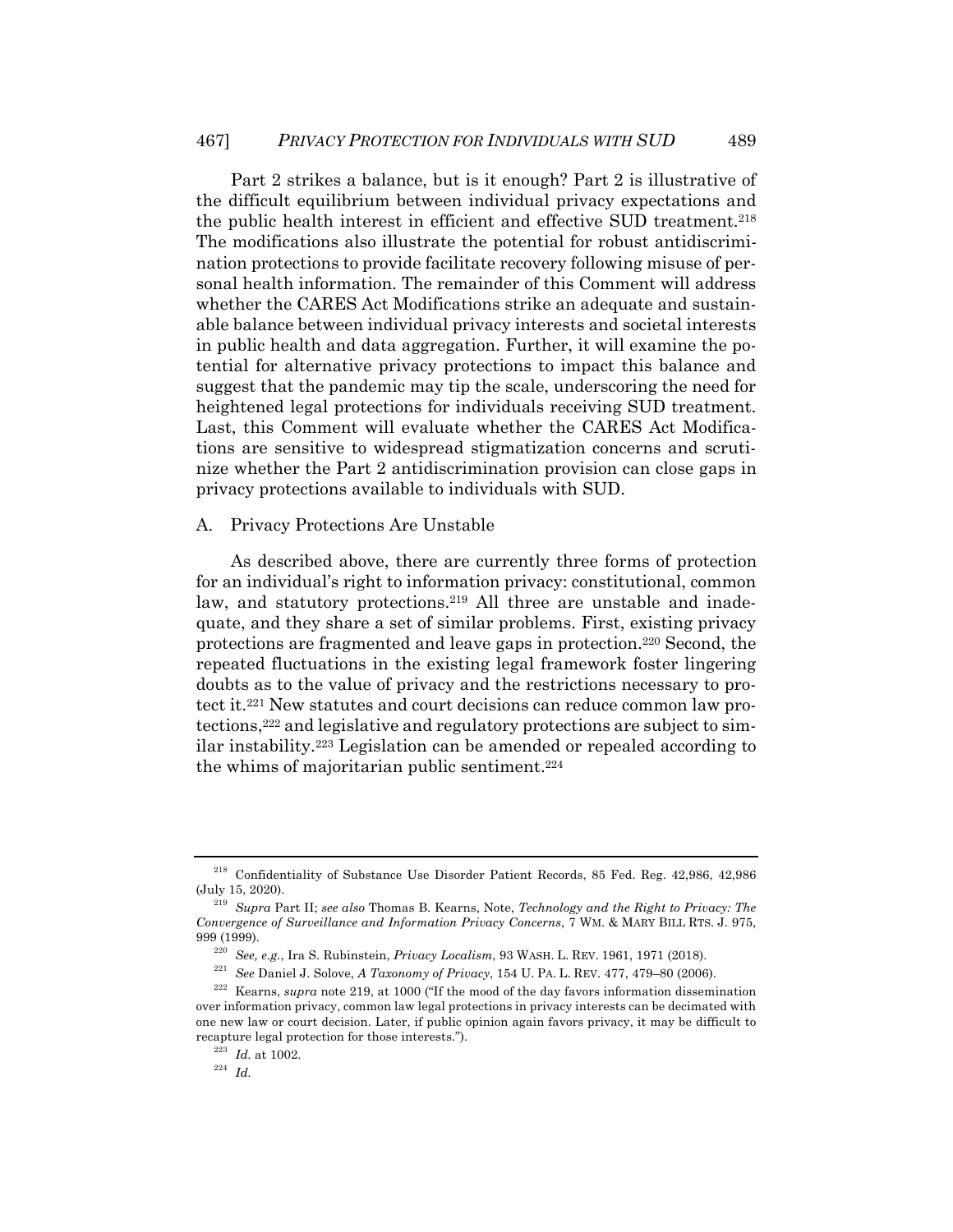It is important to critically examine the impact of public sentiment on information privacy. One problem with subjecting privacy protections to public sentiment is that, once sentiment swings against privacy, it is difficult to go back.225 In the case of SUD treatment records, once information is shared across facilities, it may be difficult for patients to regain control over that information in the future. The rapid pace of PDMP emergence, coupled with the recent PDMP permission in Part 2, additionally increases the risk that information spread will get out of hand.226 Should an individual with SUD wish to revoke consent for data sharing, which is allowed under Part  $2^{227}$  it is unclear how far revocation extends. It is possible, and perhaps likely, that revoked consent only prohibits future sharing; previously shared information, whether to healthcare facilities, insurers, or PDMPs, is a sunk cost.

Of course, statute-based protections can attempt to implement or recalibrate the balance that courts have struck in applying privacy protections.228 Legislative balancing, however, is fraught with problems. While the federal government might appear to be a logical source of privacy protection, it is also among the greatest collectors of information.229 There is a strong argument that, wherever the government can collect more information than it needs or wrongfully disclose information, individuals must have protection from the government itself.<sup>230</sup> There is a balance in preserving the government's ability to be efficient while also protecting individual privacy interests. The inherent conflict, however, between the government as a protector and as a collector of personal information casts doubt on the efficacy of relying on state and federal legislatures to protect individual information privacy interests.231

In the context of SUD treatment records, the government has a robust interest in gaining access to personal information: Not only is in-

<sup>&</sup>lt;sup>225</sup> *Id.* ("If public sentiment swings against privacy, even briefly, facets of that right could be lost forever.").

<sup>226</sup> Beletsky, *supra* note 184, at 177–78.

 $227$  42 C.F.R. § 290dd-2(b)(1)(c) ("It shall be permissible for a patient's prior written consent to be given once for all such future uses or disclosures for purposes of treatment, payment, and health care operations, until such time as the patient revokes such consent in writing.").

<sup>228</sup> *See, e.g.*, Patricia L. Bellia, *Federalization in Information Privacy Law*, 118 YALE L.J. 868, 878–79 (2009).

<sup>229</sup> Francis S. Chlapowski, Note, *The Constitutional Protection of Informational Privacy*, 71 B.U. L. REV. 133, 133–35 (1991).

<sup>230</sup> *Id.* at 134; *see also* Newman, *supra* note 46, at 20 ("By effectively excusing the government for wrongfully disseminating sensitive medical data simply because the information did not rise to the level of Constitutional protection, the government would have less of an incentive to implement safeguards to ensure that its agents were keeping records and the information therein secure.").

<sup>231</sup> Chlapowski, *supra* note 229, at 134.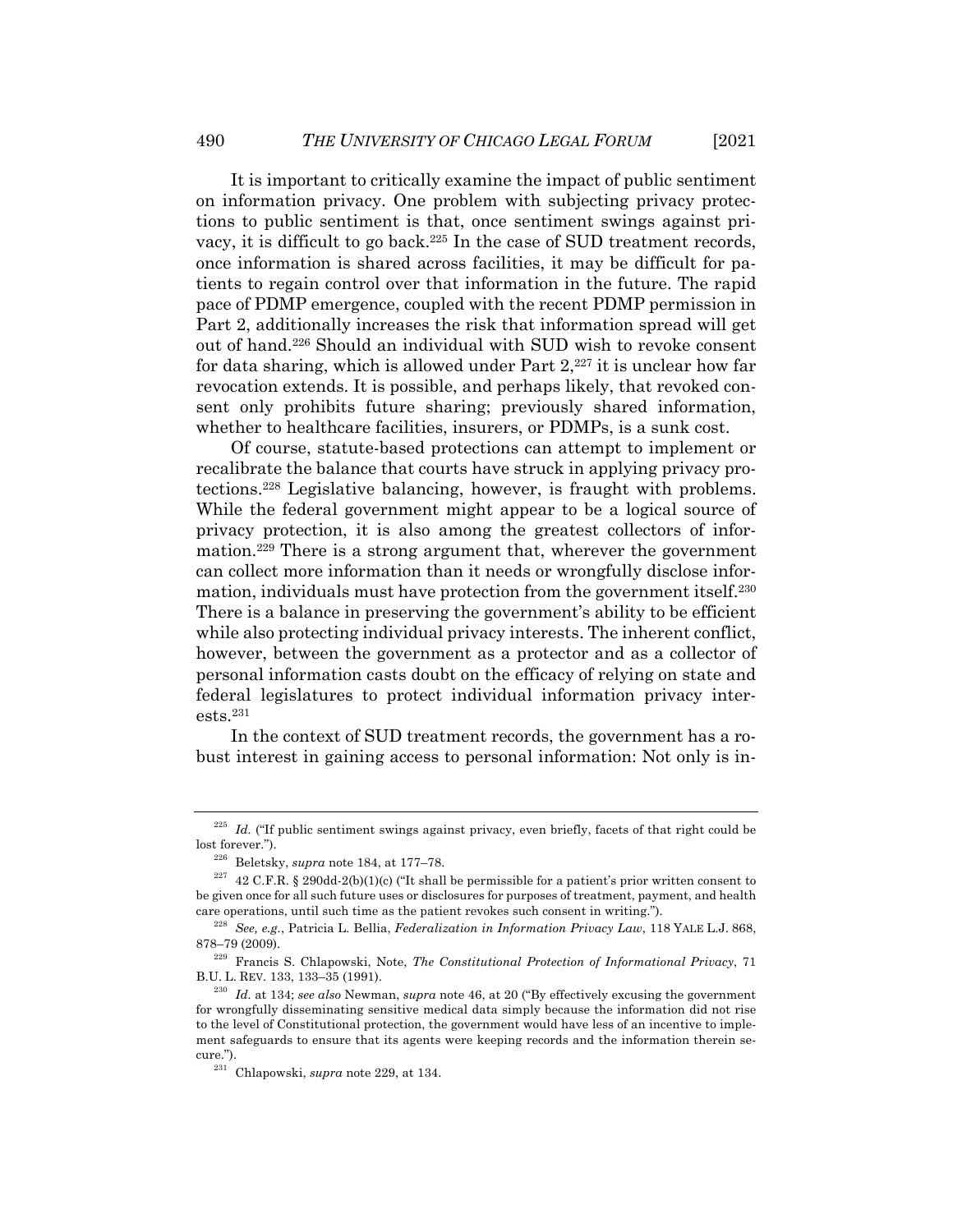formation sharing a vital part of integrated care, but aggregated treatment information in the form of state PDMPs is considered a valuable part of combatting the opioid epidemic.232 Yet there is little evidence that PDMPs actually promote public health.233 In light of law enforcement access to PDMP records, scholars have argued that PDMPs exacerbate, rather than mitigate, overdose rates.234 Scholars are critical of the public-health-facing frame surrounding PDMPs and have suggested that PDMPs are "criminal and regulatory surveillance tools dressed up in public-health-promoting rhetoric."235 It remains unclear, therefore, whether the legislative balancing of individual privacy protections and public health interests in the CARES Act Modifications is sufficient to protect individuals with SUD from privacy violations.

Problematic legislative balancing means that courts have a critical role in protecting patient privacy. Courts can, and should, reduce ambiguity and gaps in privacy protections.<sup>236</sup> There are two avenues for court action: constitutional interpretation and common law development. There is no clear-cut standard, however, to evaluate whether privacy protections are adequate.237 The Ninth Circuit, for example, recognizes no minimum standard for alleging an infringement of one's information privacy rights.238 If the Supreme Court were to interpret *Whalen* to establish a constitutional right to information privacy, arguably inadequate Part 2 balancing might be rectified using a unified standard to evaluate the strength of privacy protections.

B. A Constitutional Right to Information Privacy is Unlikely to Be Helpful

The Supreme Court has declined to explicitly declare a right to information privacy following *Whalen*, despite having several chances to

<sup>232</sup> Jennifer D. Oliva, *Prescription-Drug Policing: The Right to Health-Information Privacy Preand Post-*Carpenter, 69 DUKE L.J. 775, 779 (2020).

<sup>233</sup> *Id.* at 780.

<sup>234</sup> *Id.* at 784–85.

 $^{235}\,$   $Id.\,$  at 793.

<sup>236</sup> Bellia, *supra* note 228, at 868 ("Courts can expose constitutional, statutory, and common law privacy gaps and identify the constitutional standards to which legislation must conform.").

<sup>237</sup> *See* Todd Robert Coles, Comment, *Does the Privacy Act of 1974 Protect Your Right to Privacy? An Examination of the Routine Use Exemption*, 40 AM. U. L. REV. 957, 962–64 (1991) ("[T]he Court has not detailed the requirements of a successful claim based on a constitional right to [information] privacy. Because the Court has neither consistently recognized a constitutional right to, nor articulated a working definition of [information] privacy, federal judidical protection has been marginal." (internal citations omitted)).

<sup>238</sup> Russell T. Gorkin, *The Constitutional Right to Informational Privacy:* NASA v. Nelson, 6 DUKE J. CONST. L. & PUB. POL'Y SIDEBAR 1, 18 (2010).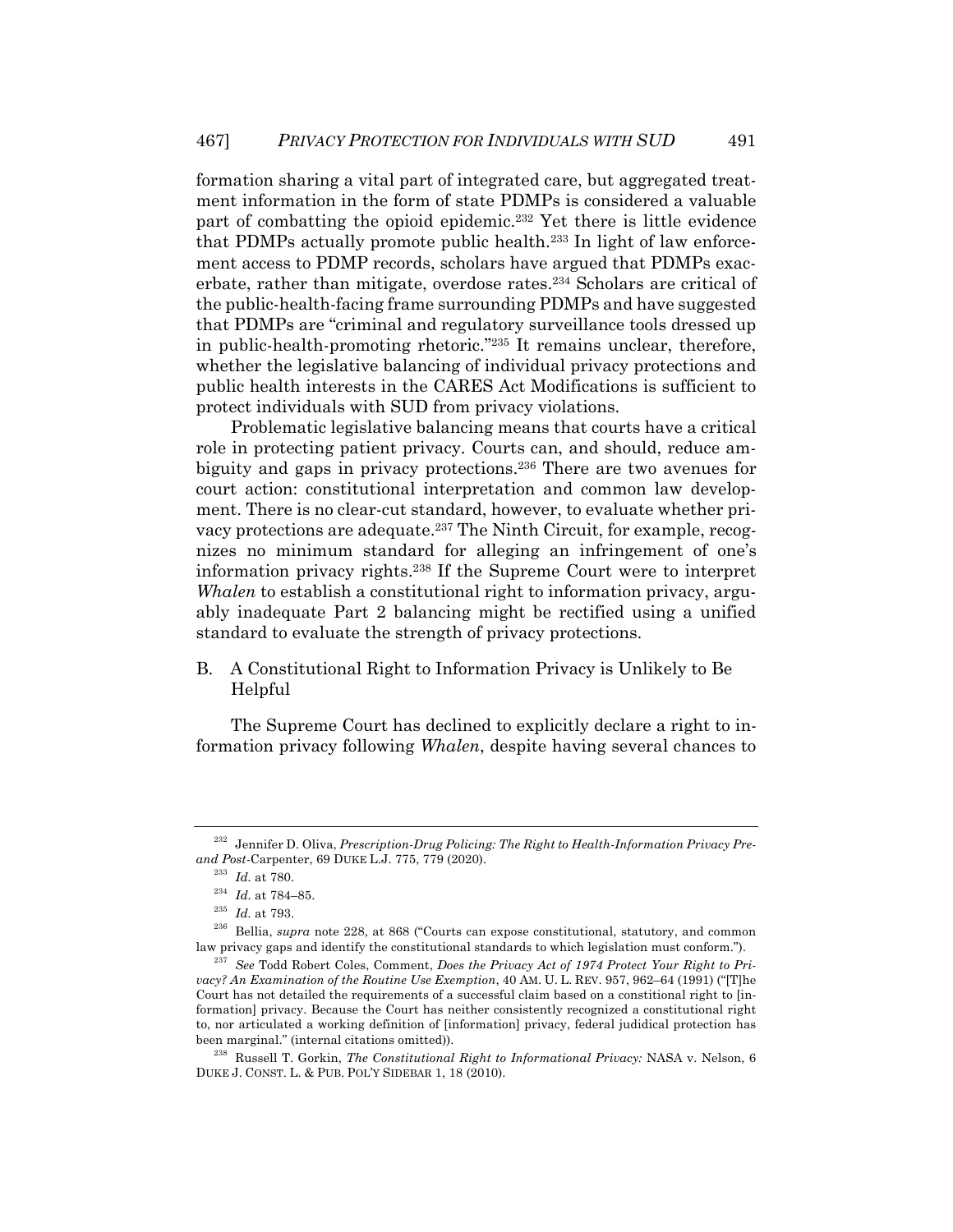clarify whether such a right exists.239 Moreover, circuit courts are inconsistent in interpreting *Whalen*—while some circuits unequivocally affirm the right to information privacy, others do so only in certain circumstances.240 Circuits also evaluate the right in different ways.241 Circuit balancing tests demonstrate how susceptible a fundamental right to information privacy may be in instances of strong societal interests.242

In light of the ongoing opioid epidemic, balancing tests are problematic for patient privacy advocates. Privacy advocates have generally struggled to successfully argue that individual privacy interests outweigh the public interest in electronic databases, such as PDMPs, that (at least ostensibly) serve a public health function.243 Of course, a constitutional right to information privacy might help close gaps in existing privacy protections available to individuals with SUD.244 However, to truly close these gaps, courts would need to be willing to find that individual privacy rights outweigh societal interest in treatment information.<sup>245</sup> Thus far, courts have typically failed to do so.<sup>246</sup> It is unclear, therefore, what functional value a right to information privacy would have to individuals with SUD; if such a right exists but no plaintiff is able to benefit using it, the right is inadequate.<sup>247</sup> There is little value in recognizing a right that no court upholds in practice.<sup>248</sup>

There is a plausible argument that the treatment-deterrent effect of inadequate privacy protections is a matter of societal interest that cuts against the strong public need for access,249 but *Whalen* is instruc-

<sup>239</sup> *Supra* Part II.B.1.

<sup>240</sup> *Id.*

<sup>241</sup> *Id.*

<sup>242</sup> David H. Flaherty, *On the Utility of Constitutional Rights to Privacy and Data Protection*, 41 CASE W. RSRV. L. REV. 831, 833 (1991) (explaining that privacy rights "evolve on a case-by-case basis" and are typically evaluated using a balancing test that may be "customarily loaded in favor of values that compete with privacy").

<sup>243</sup> *See* James G. Hodge et al., *Legal Issues Concerning Electronic Health Information: Privacy, Quality, and Liability*, 282 JAMA 1466, 1468 (1999).

<sup>244</sup> *See* Lior Jacob Strahilevitz, *Reunifying Privacy Law*, 98 CAL. L. REV. 2007, 2048 (2010) (noting that, if the Court were to adopt a constitutional right to information privacy, it could "treat[ ] the constitutional right as a gap filler in those settings where a federal statutory of state law remedies are unavailable").

<sup>245</sup> Wilson, *supra* note 70, at 672.

<sup>&</sup>lt;sup>246</sup> Laurence A. Benner, *Diminishing Expectations of Privacy in the Rehnquist Court*, 22 J. MARSHALL L. REV. 825, 826 (1989) ("Because the interest of the government (representing the many) will almost always be seen to outweigh the interest of a solitary citizen so long as the governmental interest is legitimate, this balancing process is inherently skewed.").

<sup>247</sup> Wilson, *supra* note 70, at 672.

<sup>248</sup> *Id.*

<sup>249</sup> Jennifer Wogen & Maria Teresa Restrepo, *Human Rights, Stigma, and Substance Use*, 22 HEALTH & HUM. RTS. J. 51, 56 (2020).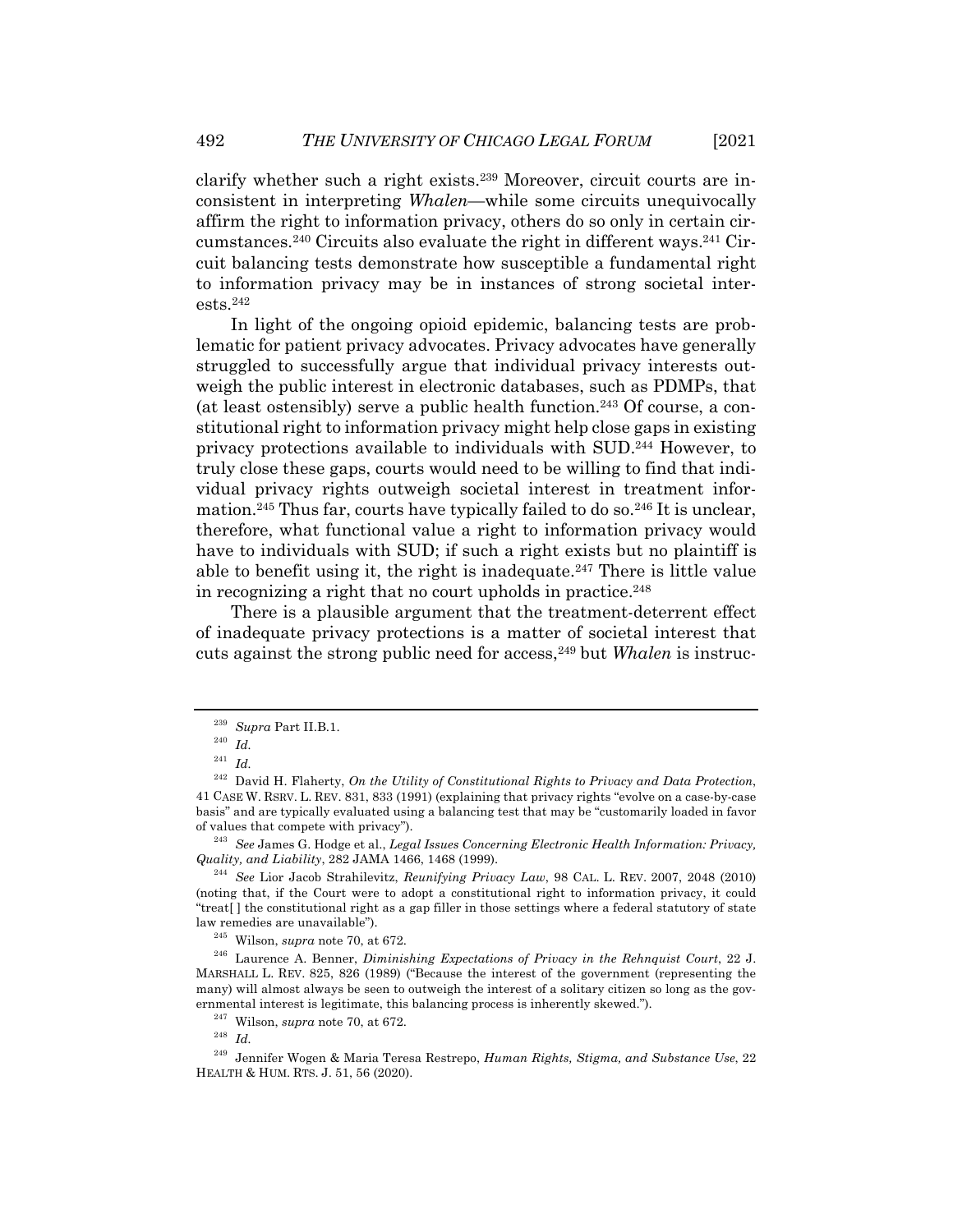tive here. In *Whalen*, the Court recognized that the prescription monitoring file would potentially deter some patients from treatment.<sup>250</sup> The Court still found that the individual privacy interest was not violated $251$ and denied that the physician-patient relationship was violated by mandated disclosure.252 *Whalen* exemplifies judicial balancing of the public interest with individual privacy concerns in the prescription monitoring context,253 and patient privacy advocates will likely struggle to circumvent *Whalen* in similar situations.

#### C. A Part 2 Standard of Care Is Only a Limited Solution

While constitutional protection seems to be an unlikely option for sustainable privacy protection for individuals with SUD, it is possible that courts can use Part 2, like HIPAA, to establish a standard of care. In cases recognizing a HIPAA-based standard of care,254 courts have determined that, to the extent that HIPAA has become common practice for healthcare providers to follow in rendering services to patients, it may be utilized to inform the standard of care for negligence claims.255

As Part 2 becomes more closely aligned with HIPAA, it is difficult to argue that Part 2 cannot establish a similar foundation for a standard of care. While courts are firm that Part 2 does not establish an explicit or implicit private right of action,256 there is no case law to suggest Part 2 cannot establish a standard of care similar to HIPAA. Case law addressing Part 2 requirements is limited; most Part 2 cases merely address Part 2's role as an evidentiary barrier rather than as a mechanism for compliance.257 The dearth of case law addressing Part 2, and the strong legislative push to align Part 2 with HIPAA, suggest that a standard of care argument is likely to be well-received, or at least, is not incongruous with precedent. If given the opportunity, courts should determine that a standard of care is applicable in state negligence claims using Part 2 as a guidepost. Such a standard could help to close privacy gaps for those with SUD.

<sup>250</sup> Whalen v. Roe, 429 U.S. 589, 602 (1977).

 $\,$   $^{251}$   $\,$   $Id.$  at 599–600.

<sup>252</sup> *Id.* at 604.

<sup>253</sup> *Id.* at 603.

 $\real^{254}$   $Supra$  Part II.B.2.

<sup>255</sup> Morgan Leigh Tendam, Note, *The HIPAA-Pota-Mess: How HIPAA's Weak Enforcement Standards Have Led States to Create Confusing Medical Privacy Remedies*, 79 OHIO ST. L.J. 411, 430–31 (2018); *see also, e.g.*, Byrne v. Avery Ctr. for Obstetrics & Gynecology, 102 A.2d 32, 42 (N.J. 2014).

<sup>256</sup> *See, e.g.*, Ellison v. Cocke County, 63 F.3d 467, 470 (6th Cir. 1995).

<sup>257</sup> *See, e.g.*, Fannon v. Johnston, 88 F. Supp. 2d 753, 758 (E.D. Mich. 2000) (analyzing the standards under which SUD records may be released after a showing of "good cause" under Part 2).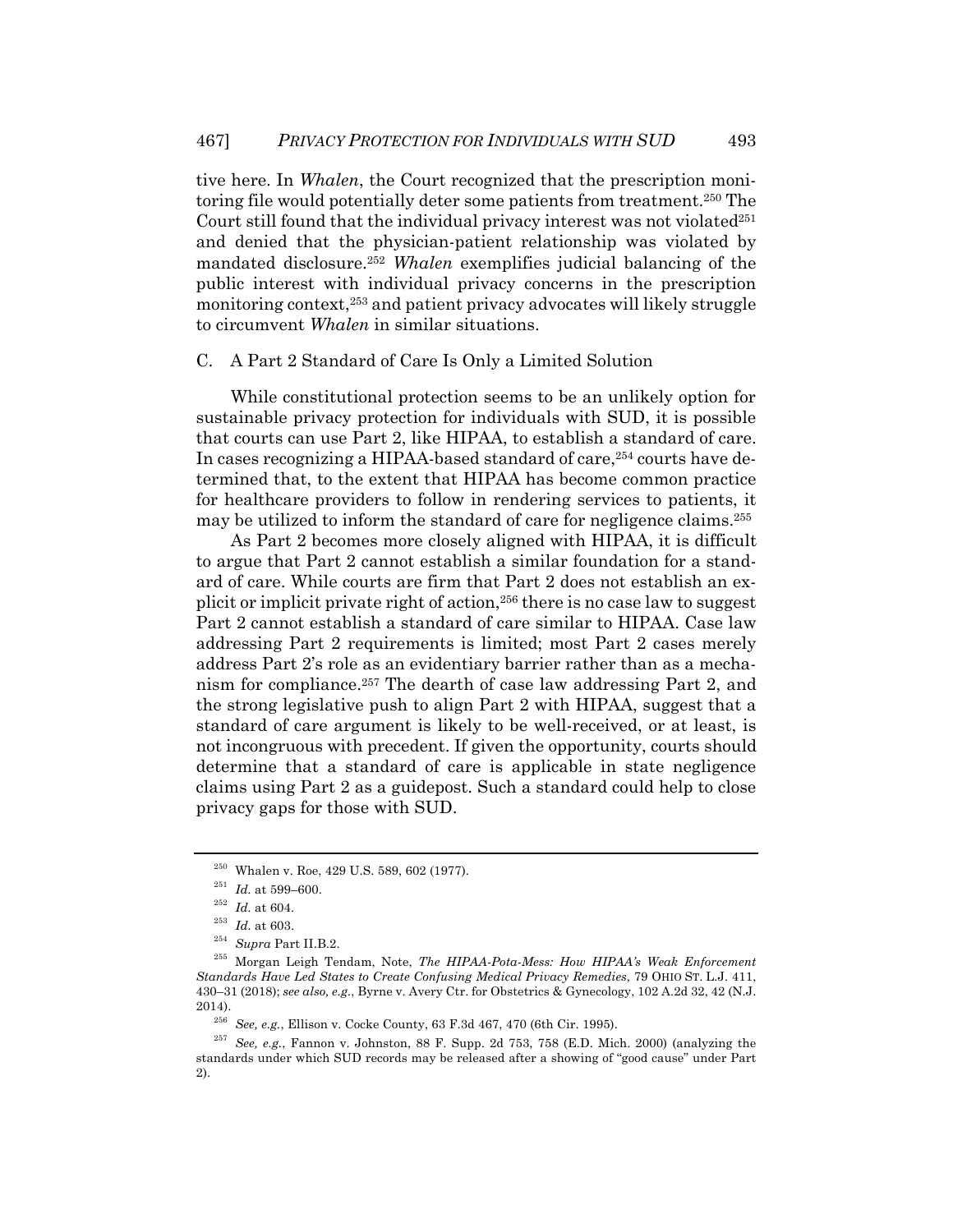- 
- D. Antidiscrimination Protections May Provide the Most Sustainable Solution

So far, this Comment has outlined the ways in which privacy law is problematic in the context of SUD records. Privacy protection is not only fragmented and unstable but also unpredictable, given the strong countervailing public interests. A constitutional right to information privacy, while compelling as an avenue for filling privacy gaps, is inadequate in light of robust, competing public interests. A Part 2 standard of care is also compelling but not yet developed in case law; regardless, it is likely to be limited. Strong antidiscrimination protections, however, may provide a solution to this problem. Where privacy protections are weakened in the CARES Act Modifications, the new antidiscrimination provision, as well as existing antidiscrimination protections, can pick up the slack.

As discussed above,<sup>258</sup> privacy laws and antidiscrimination laws are related—both can protect individuals against the negative effects of shared personal information.259 Privacy protections may be preferable because they operate earlier in the process of discrimination by impeding access to personal information.260 Legislators and judges, however, often hesitate to provide relief for invasions of privacy without evidence of a tangible harm.261 In instances of purely dignitary harm, antidiscrimination law may assist privacy law.262 Further, scholars have suggested that judges are more likely to enforce a privacy protection that is linked to an antidiscrimination initiative; antidiscrimination law can increase the reach of privacy law by providing an additional justification for legal intervention.<sup>263</sup>

Moreover, while public interest in access to SUD records may reduce the likelihood of recovery for invasions of information privacy, public health interests are not balanced in antidiscrimination protections. Put another way, an individual is protected under antidiscrimination law regardless of the public interests involved. As the opioid epidemic continues and the COVID-19 pandemic leads to treatment accessibility barriers, it is likely that the public interest in access to SUD records

<sup>258</sup> *Supra* Part II.E.

<sup>259</sup> *See* Roberts, *supra* note 147, at 2101 (noting that privacy and antidiscrimination law work "symbiotically rather than separately").

 $^{\rm 260}$   $\emph{Id.}$  at 2102.

<sup>261</sup> *Id.*

<sup>262</sup> *Id.*

 $^{263}$   $\,$   $Id.\;$  at 2102–03.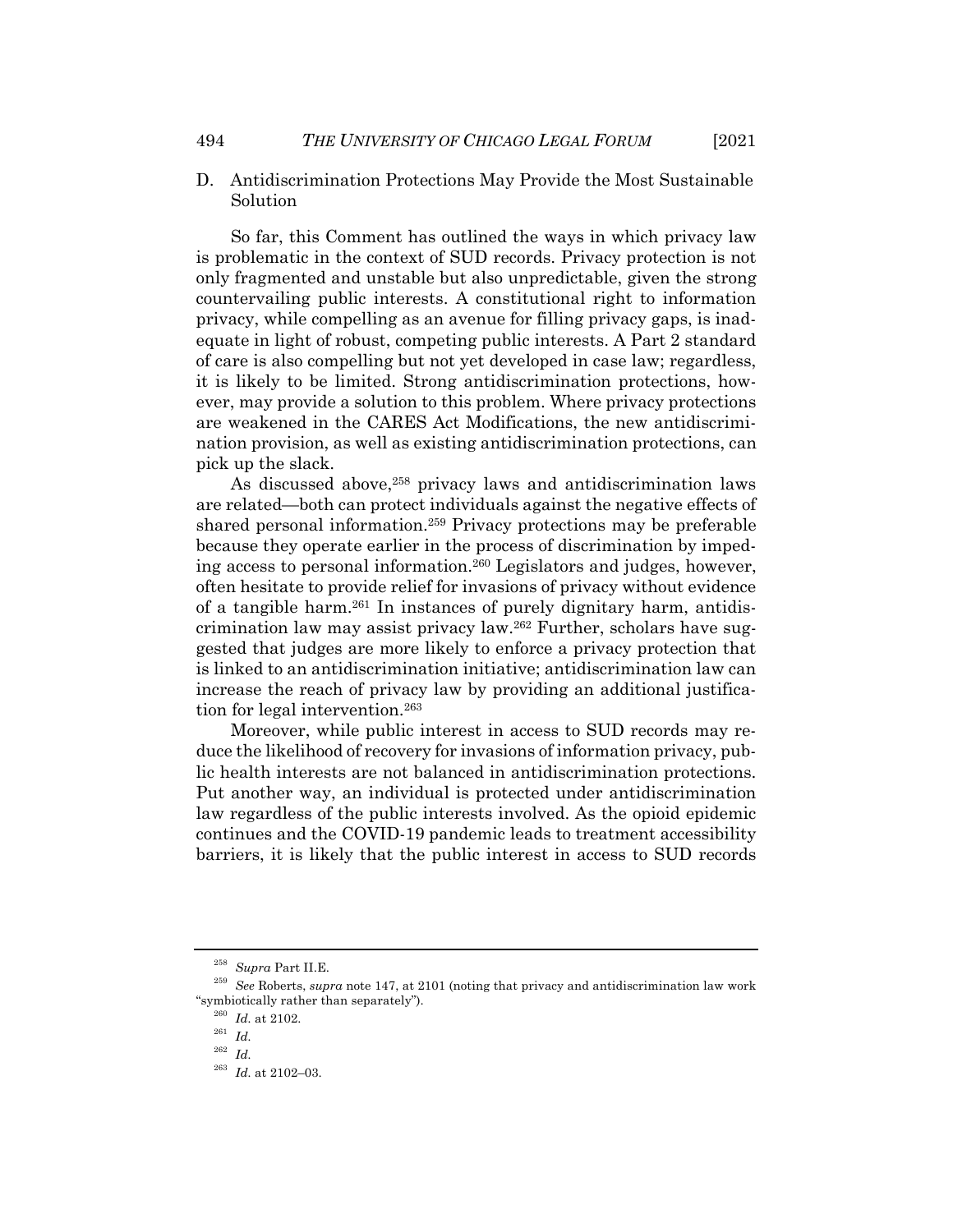will only intensify, which may result in weaker protections for individual privacy.<sup>264</sup> Increasingly, the government may be asking for forgiveness, not permission, when gaining access to personal health information.

Antidiscrimination law is not free from problems as a protective mechanism. Critics will counter that the nature of discrimination is changing. When antidiscrimination laws were originally passed, overt, intentional exclusion was the dominant form of discrimination rather than the subtle, cumulative exclusion prevalent today.265 Modern antidiscrimination law is inadequate when it requires that plaintiffs demonstrate intent to discriminate or when it ignores smaller, more subtle manifestations of discrimination.<sup>266</sup> Because privacy violations do not require a showing of intent, privacy law may provide an easier avenue for recovery than antidiscrimination protections.<sup>267</sup>

The calculus is different in the context of SUD records. Individuals with SUD are protected under disability law, and there is no consensus that disability law requires a showing of intent to recover on a discrimination claim.268 While courts may require proof of intent before allowing recovery, intent is not necessary for reasonable accommodation cases according to both the statutory text and legislative history.269 The reasonable accommodations requirement makes disability law distinct from other forms of antidiscrimination law.270 The requirement also makes disability law more amenable to disparate impact claims, which are claims that define discrimination in terms of disparate consequence rather than purpose and motive.<sup>271</sup> Courts should focus on whether or not reasonable accommodations were provided, rather than discriminatory intent, in determining whether an individual can recover for discrimination based on SUD records. Further, in the event that intent is

<sup>269</sup> *Id.* at 1417.

<sup>264</sup> *See, e.g.*, Natasha Singer & Choe Sang-Hun, *As Coronavirus Surveillance Escalates, Personal Privacy Plummets*, N.Y. TIMES (Apr. 17, 2020), https://www.nytimes.com/2020/03/23/technology/coronavirus-surveillance-tracking-privacy.html [https://perma.cc/NDK2-W82B] (explaining that the pandemic has led to weaker privacy protections across the board, with "[i]ncreased surveillance and health data disclosures . . . drastically erod[ing] people's ability to keep their health status private").

<sup>265</sup> *See* Roberts, *supra* note 147, at 2147.

<sup>266</sup> *Id.* at 2148.

<sup>267</sup> *Id.* at 2149.

<sup>268</sup> *See generally* Mark C. Weber, *Accidentally on Purpose: Intent in Disability Discrimination Law*, 56 B.C. L. REV. 1417 (2015).

<sup>270</sup> *Id.*

 $\,$   $^{271}$   $\,$   $Id.$  at 1441.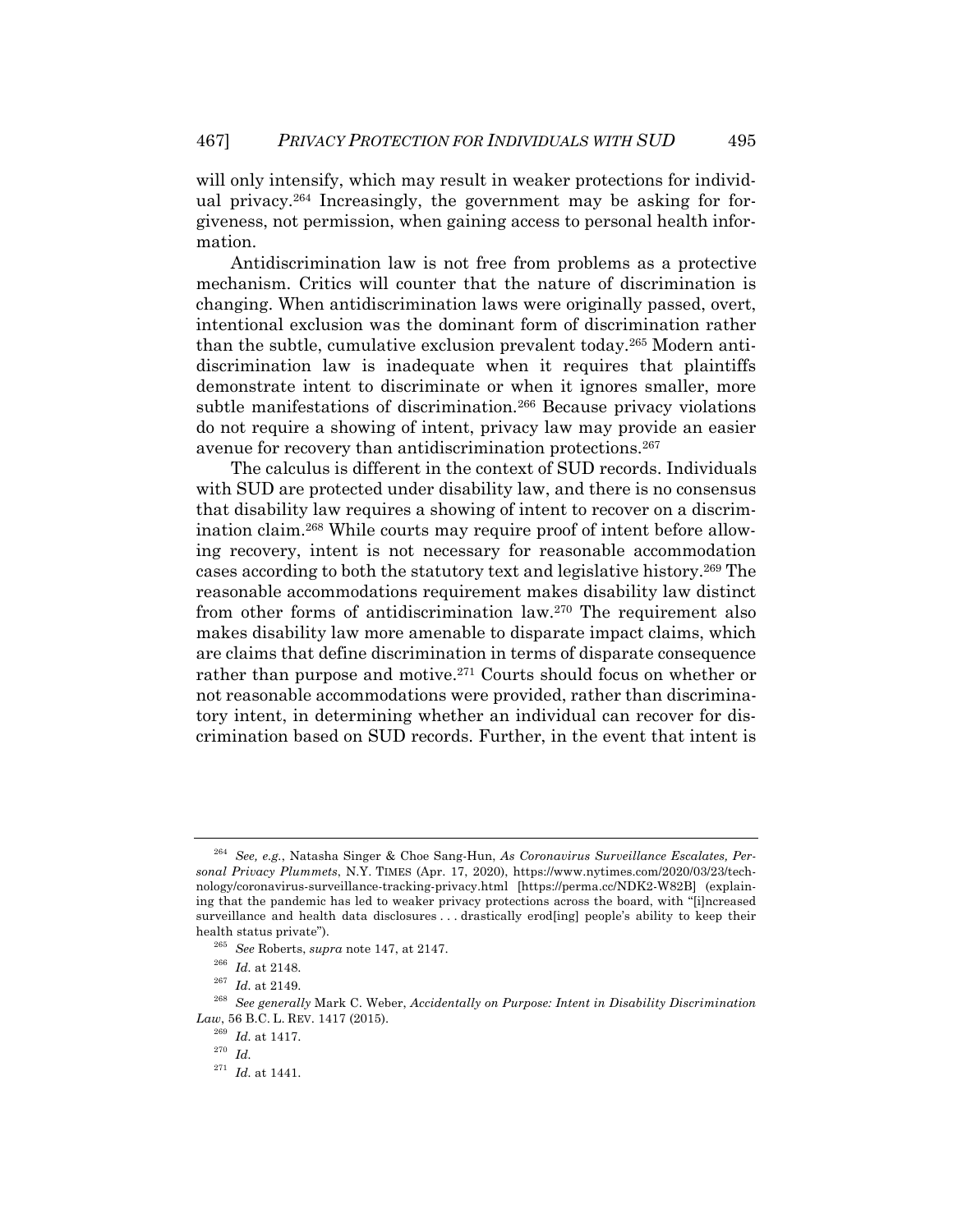required, courts should show heightened sensitivity to more subtle, systemic displays of discrimination when evaluating whether the plaintiff has offered sufficient evidence to show discriminatory intent.<sup>272</sup>

Moreover, existing antidiscrimination protections are inadequate to protect individuals with SUD from harm because they are not protective during the entire rehabilitation process. Specifically, existing antidiscrimination laws do not deal with the complicated issue of relapse in accord with scientific understanding, especially with regard to current users, who are excluded from federal antidiscrimination protections.273

It is notable that current use is excluded from protection because individuals recovering from chronic addiction are at high risk for relapse, and courts often consider relapse to be current use.274 Empirical studies and modern medical understanding, however, indicate that relapse is "an *expected* part of recovery from SUD," rather than an indication of recovery failure.275 The CARES Act antidiscrimination provision, although it does not explicitly protect current users or those using medication-assisted treatment, $276$  has the potential to change such exclusion.

The most reasonable interpretation of the CARES Act antidiscrimination provision is that it protects current users. The provision reads: "No entity shall discriminate against an *individual* on the basis of information received by such entity pursuant to an inadvertent or intentional disclosure of *records, or information contained in records*."277 Current illegal substance use, relapse-related or otherwise, would certainly be indicated in the "information contained in records" that are protected under Part 2.278 Moreover, as Professors Dineen and Pendo propose, the definition of "individual" suggests that the statutory text of the CARES Act antidiscrimination standard does not exclude current users.279 Notably, Dineen and Pendo emphasize that the drafters were aware of ex-

<sup>272</sup> *See generally* Franita Tolson, *The Boundaries of Litigating Unconscious Discrimination: Firm-Based Remedies in Response to a Hostile Judiciary*, 33 DEL. J. CORP. L. 347 (2008).

<sup>273</sup> *See generally* Samantha A. Hill, *The ADA's Failure to Protect Drug Addicted Employees Who Want to Seek Help and Rehabilitation*, 9 BUS. L. 973 (2007).

<sup>274</sup> *See* Francis, *supra* note 167, at 893–94.

<sup>275</sup> Corinne Zucker, Note, Commonwealth v. Eldred*: Denying a Medical Reality*, 92 TEMP. L. REV. 673, 673 (2020) (emphasis added).

 $^{276}$  42 U.S.C. § 290dd-2(i).

<sup>277</sup> *Id.* (emphasis added).

 $278$  42 U.S.C. § 290dd-2(a) (including records of the "identity, diagnosis, prognosis, or treatment of any patient").

<sup>279</sup> *See* Kelly K. Dineen & Elizabeth Pendo, *Substance Use Disorder, Discrimination and the CARES Act: Using Disability Law to Inform Part 2 Rulemaking*, 52 ARIZ. ST. L.J. 1143, 1157–58 (2020).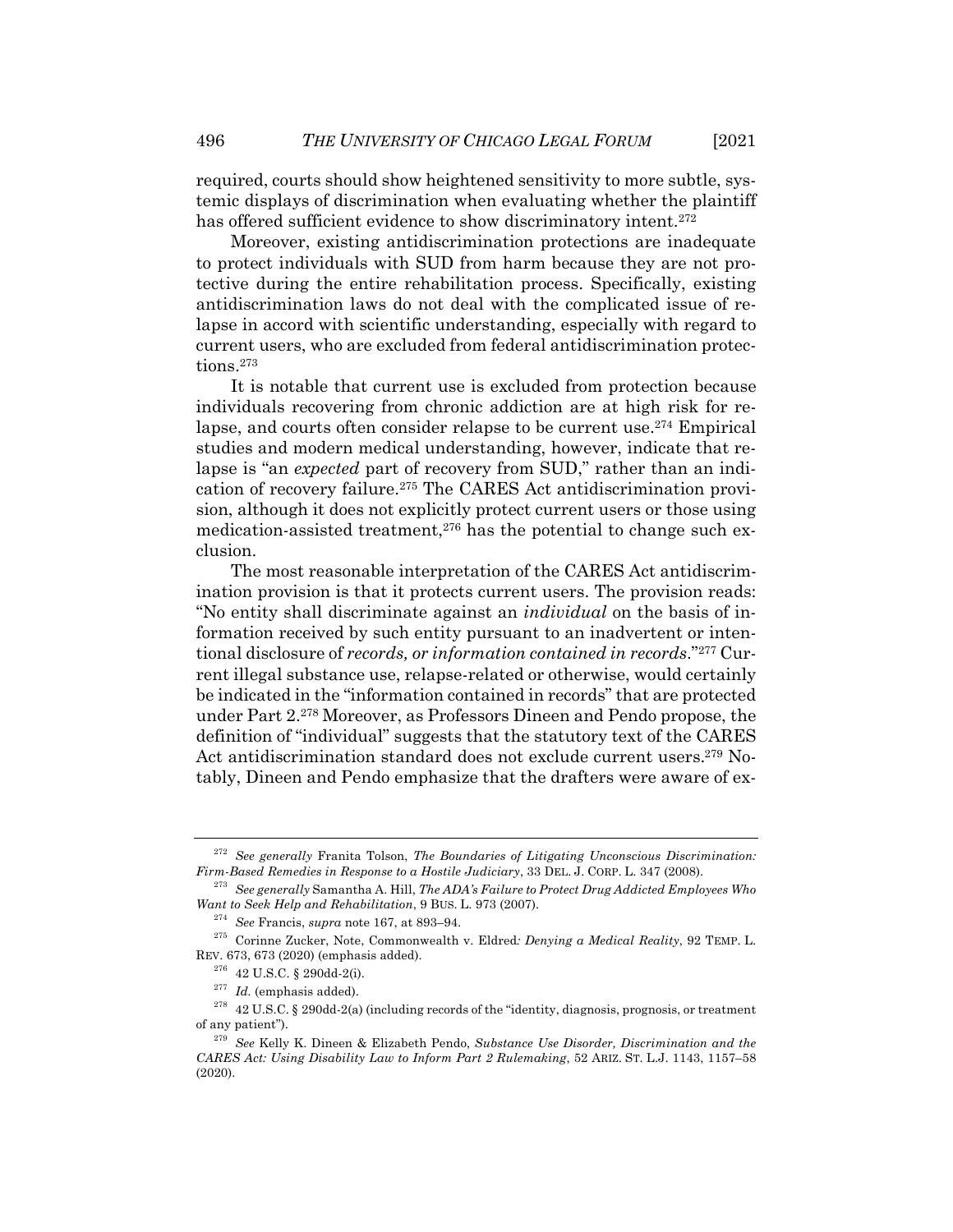clusion under existing laws and could have incorporated similarly exclusive language in the CARES Act Modifications.280 They also postulate that the decision to protect current users is consistent with the purpose of the CARES Act Modifications: to remove fear of discrimination with treatment.<sup>281</sup> If Part 2 protects current users from discrimination on the basis of SUD records, such protection could go a long way toward combatting widespread discrimination against individuals with SUD.

Part 2 can, and should, be used to expand antidiscrimination protection to current users, but more needs to be done to strengthen existing protections. Courts can play a vital role in expanding these protections by broadly interpreting existing antidiscrimination laws and providing evidence-based leeway in interpreting the "currently using" language to give relapsing individuals space to recover. For example, courts should be aware of high relapse risk and work to use objective, evidence-based, and individualized factors to determine whether a recovering individual is a direct threat to the safety of others. Courts should carefully evaluate each circumstance and avoid generalizing across cases using stereotypes or assumptions. Legislative history and interpretive guidance suggest that a bright-line rule would be inappropriate for this determination.282 While a bright-line rule, such as a timing-based trigger for antidiscrimination protection, would ease application and predictability of disability law in SUD cases,<sup>283</sup> such a rule would be out of touch with medical understanding, which suggests that recovery is an individualized process that is highly dependent on an individual's support network and other circumstantial factors.

### V. CONCLUSION

The CARES Act Modifications reduce the stringent privacy protections available to individuals with SUD, just as the COVID-19 pandemic has highlighted problematic barriers to treatment and services. The CARES Act Modifications also include a notable antidiscrimination provision, which may help to counterbalance the reductions in privacy protections. The Part 2 antidiscrimination provision can easily be interpreted to expand protection to current users of illegal substances, who until now were unable to find protection under existing antidiscrimination law.

 $^{280}$  *Id.* at 1159.

<sup>281</sup> *Id.*

<sup>282</sup> Aoun & Appelbaum, *supra* note 158, at 601.

<sup>283</sup> *See* MJ Egan, Comment, *When Does "Currently" Using No Longer Apply? The Americans with Disabilities Act, the Opioid Crisis, and the Search for a Solution*, 27 GEO. MASON L. REV. 307, 339 (2019).